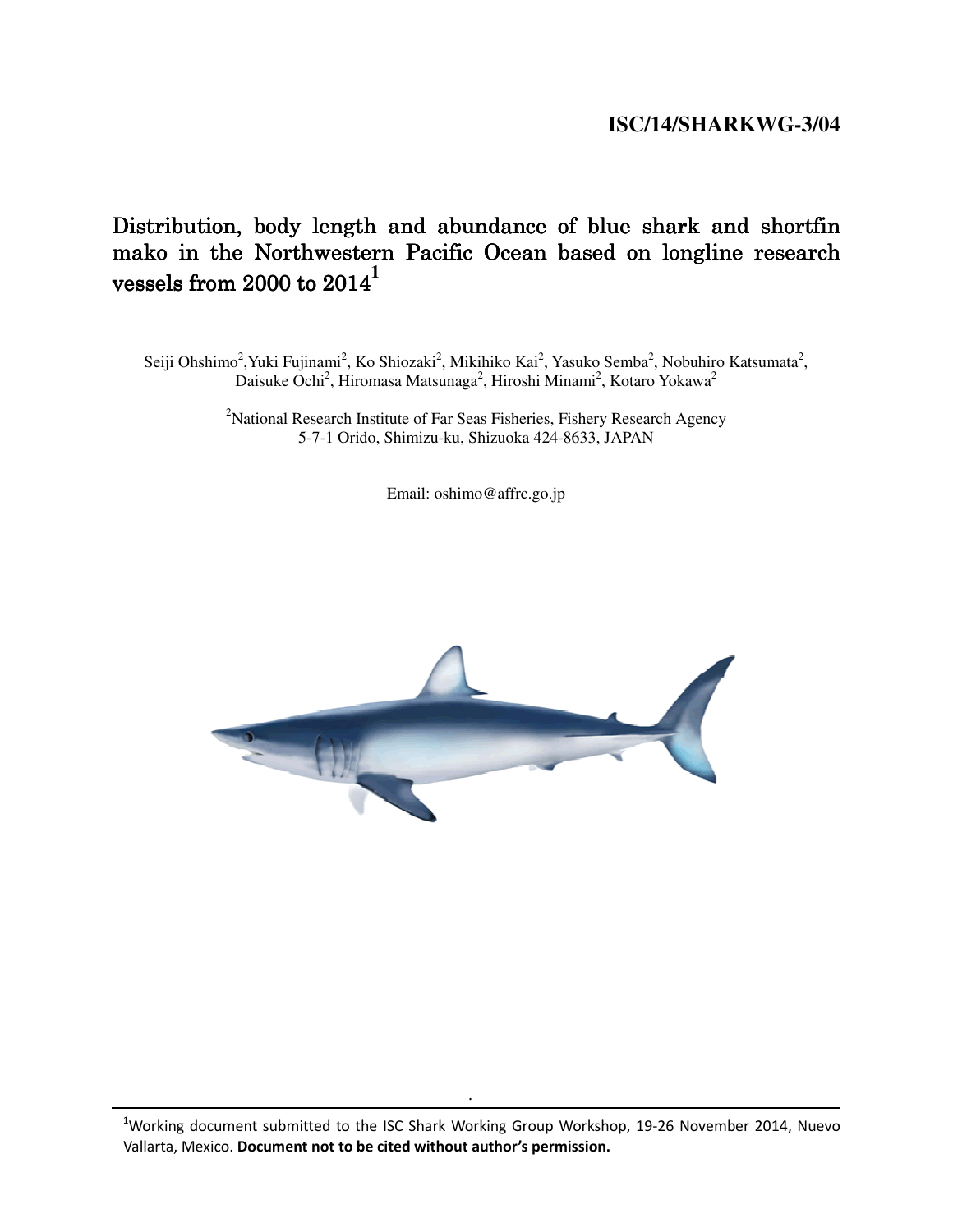#### Abstract

National Research Institute of Far Seas Fisheries has been conducting longline surveys since 2000 using charterd commercial longline vessels in the Northwestern Pacific Ocean. In each year, two cruises conducted in around offshore area of the northeast of Japan in the season from the mid April to the mid June. Each cruise is designed to collect data related to bycatch species such as seabird, sea turtle and sharks, especially tests of effectiveness of variouse seabird mitigation measuers have been its most important objectives. In each longoline set of the survey, on-board scientists collects detailed biological information of species caught such as size and sex.

This study summarize the information of blue shark (*Prionace glauca*) and shortfin mako(*Isurus oxyrinchus*) obtained by the survery cruises conducted in the period between 2000 and 2014. Both shark have eurythermous distribution, and the data indicated that the sea surface temperature of positive catch sites of shortfin mako was warmer than blue shark. The level of nominal catch rate of blue shark were more than 10 times larger than shortfin mako. The standardized catch per unit effort (CPUE) of the both species was calculated using generalized linear model (GLM) with negative binomial errors or delta-lognormal GLM. The standardized CPUE of blue shark peaked in the mid of 2000s, decreased and increased since 2012, and the values of shortfin mako have increased with fluctuations.

#### Introduction

The subarctic-subtropical transition zone (TZ), which is one of the main oceanic features of the North Pacific (Roden, 1991), provides important habitat for many epipelagic nekton species such as tuna and shark and squid which are highly migratory between subtropical areas and subarctic areas (Mishima, 1981; Kubodera et al., 1983; Pearcy 1991). The blue shark is one of the most wide-ranging of all sharks, being found throughout tropical and temperate seas from about 60˚N to 50˚S latitude (Nakano and Stevens, 2008), and the diets of the species are small pelagic fish, cephalopod, small sharks, cetaceans and seabirds (Campagno, 1984; Clarke et al. 1996; Henderson et al. 2001). The shortfin mako is found throughout temperate and tropical wateres of all oceans from about 50˚N to 50˚S (Campagno, 2001), and the diets of shortfin mako are mainly teleost fish and cephalopods (Stillwell and Kohler, 1982; Stevns, 1984) and elasmobranch fishes (Cliff et al. 1990). As methioned above, oceanic sharks are top predator and play a important roles in the open ocean ecosystem.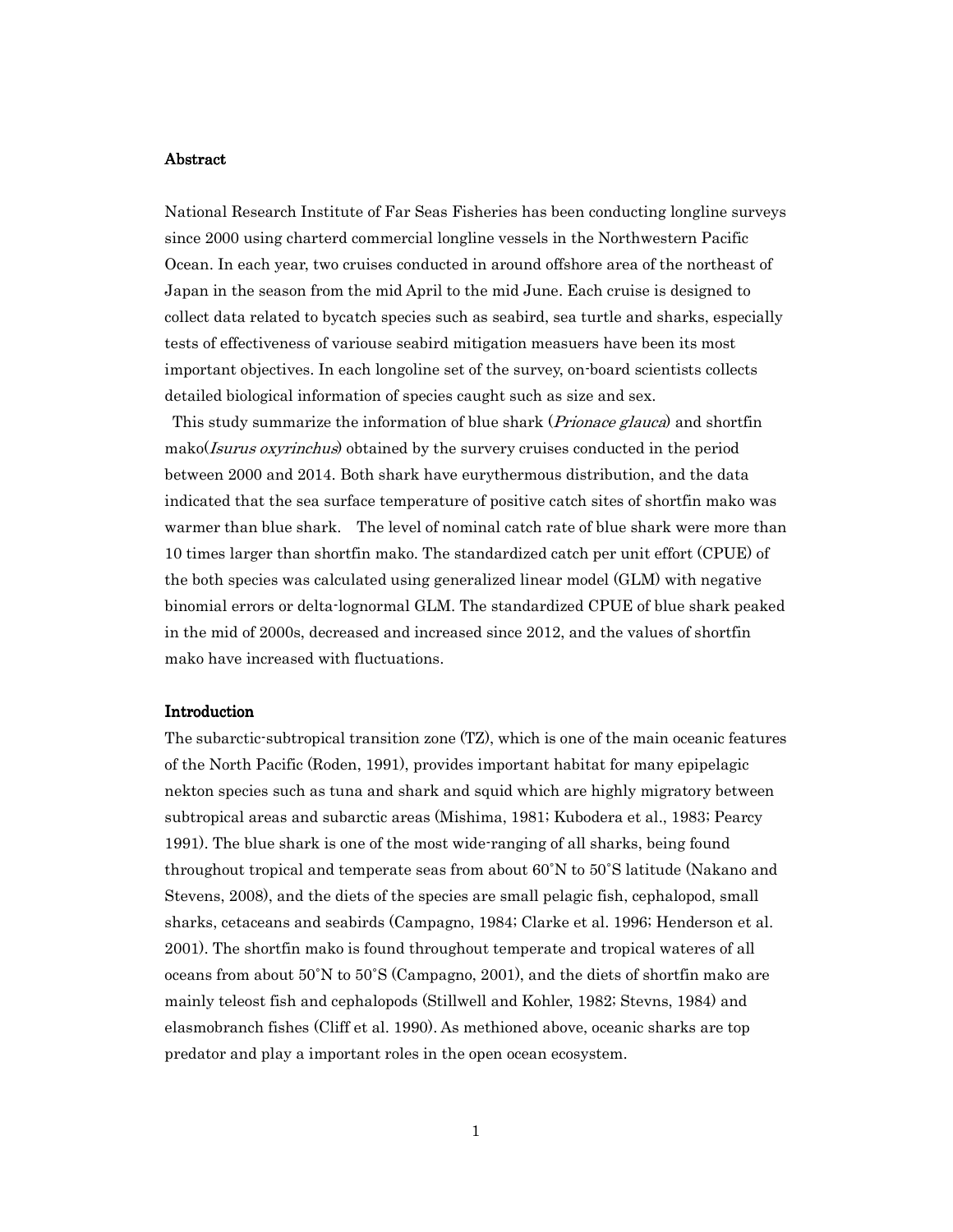Demand to assess the stock status of sharks are increased rapidly in the recent years, but shortage of thier fishery and research data hampered to obtain accurate and precise estimates of thier stock status. This is mainly due to the fact that many of them discarded without recording as due to their relatively lower market values than tunas and billfishes. To overcome this, standardized CPUE of blue shark caught by Japanese longliners is estimated using data processed by the filtering method (Nakano and Clark 2006; Kai et al. 2014). The filtered data was verified through the comparison with longline survey data conducted in the same area and time. (Takahashi et al., 2012), to follow the recommendation of ISC Shark WG that the catch and effort data of sharks caught by commercial vessels needed to be verified using fishery-independent data such as observer and survey ones (ISC, 2012). In the present study, distribution, body sizes and catch rates of blue shark and shortfin mako collected by the longline survery conducted from 2000 and 2014 were analyzed. The surveys were conducted by National Research Institute of Far Seas Fisheries to collect data related to bycatch species such as seabird, sea turtle and sharks, especially tests of effectiveness of variouse seabird mitigation measuers have been its most important objectives, and the estimation of distribution and abundance of sharks in offshore are of northeast Japan have been its secondary objective. (Minami et al., 2006; Sato et al., 2010; Sato et al., 2012). This study outlined the blue shark and shortfin mako shark data obtained by this survey for the benefit of the assessment activities of stocks of both species in the North Pacific. In each year, total from 14 to 55 sets (960 hooks per set) are deployed in the season from the mid April to the mid June, and they widely covers the Kuroshio – Oyashio regression zone from 140 degree East to 160 degree East where commercial longline boats actively caught blue and shortfim mako sharks. The operational style of the survey is design to comparable to those of Japanese offshore surface longliners targeting swordfish and blue shark (Kai et al. 2014)(traditional style of night shallow longline). Because Japanese offshore surface longliners frequently catch shortfin mako shark, the data obtained by this survey expected to represent the dynamics of population of blue and shortfin mako sharks in the offshore area of the northeast Japan.

## Materials and Methods

#### Vessels, sampling gear, survey area and periods

Two Japanese commercial longline fishing vessels (Kurosaki and Taikei-maru No. 2, vessel size is 196 tons for both), were chartered to conduct researches for bycatch species like seabirds, sea turtles as well as sharks (Sato et al., 2010; Satio et al., 2012; Yokota et.al., 2006; Minami et al., 2006). So far in every year, most of cruise days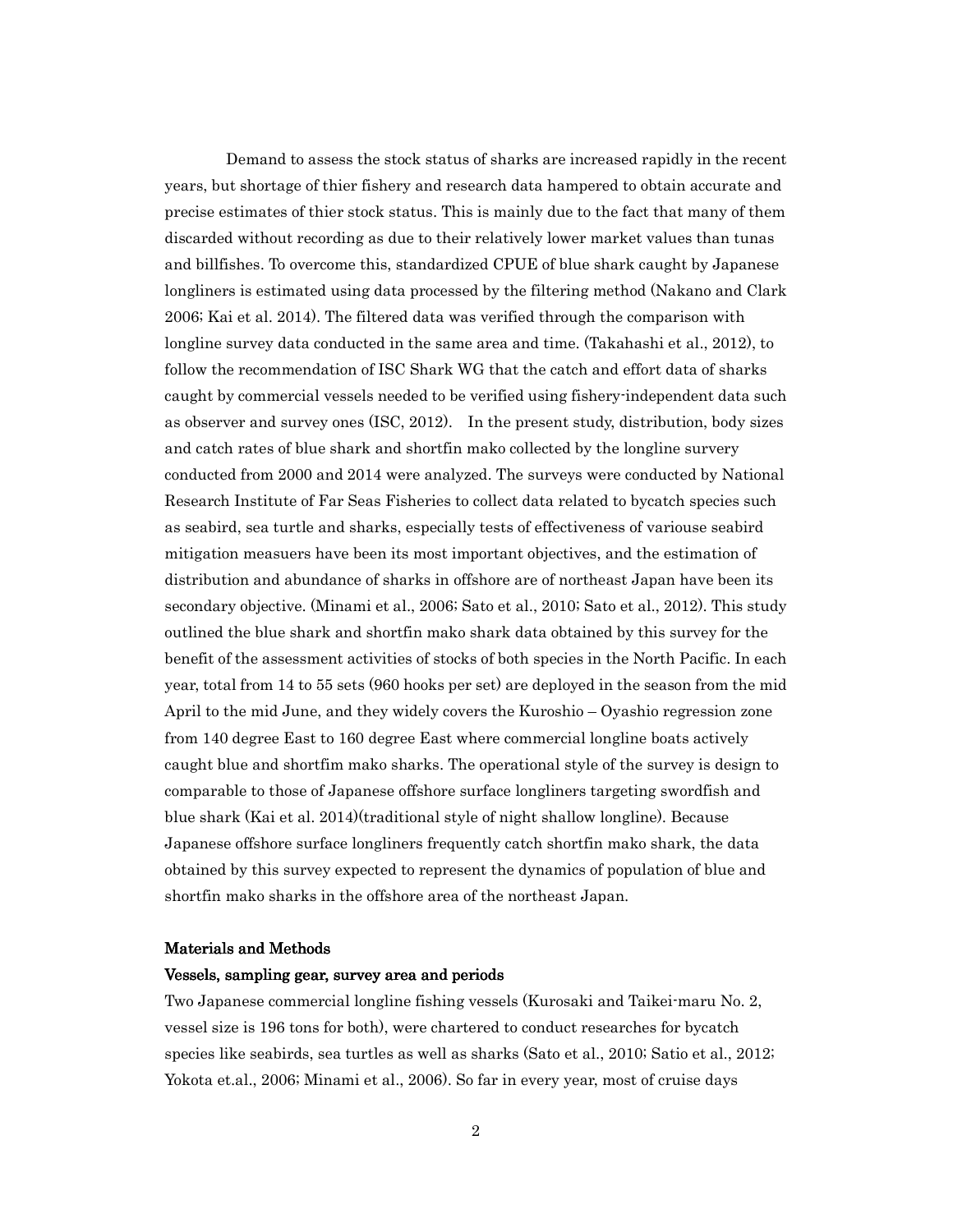assigned to the experiments of seabird mitigation measures, longline sets fro the stay on other topics such as sea turtle mitigation measure and shark tagging are aslo conducted depend on year. and the detailed contents of research partially changed annually (Fig. 1). Because this research planed to benefit sound operation of Japanese offshore surface longliners, same night shallow sets (4 hooks per basket, Fig. 5) was adopted in the survey, and total of 960 hooks were deployed before sun set  $(2 \cdot 4 \text{ PM})$ and retrived before sunrise (2 -5 AM). In some year, Combinations of circle and J-type hooks were used in some years. Yokota et al. (2006) concluded that no significant differences of catch rate for blue shark between circle and J-type hook was observed. Therefore, hook type was not incorporated to the GLM model in the present study. The bait of this survey was mainly mackerel (*Scomber* spp.).

In each longline sets, detailed fishing conditions, eg. , time and position of gear setting and retrieving, weather, sea surface temperature, were recorded. In each year, longline sets of two cruises widely covered Kuroshio - Oyashio transition zone in the offshore area of the northeast Japan (25 °N to 40 ˚N and 140 ˚E to 150 ˚E) where Japanese offshore surface longliners actively catches blue shark and bycatch of shortfin mako frequently occurred (Fig. 2). Operation sites in 2012 were wider (longitude > 150˚E) than the other years, but we did not use those offshore data in the present study. Operation sites were located in the North Western Pacific Ocean, mainly off northeast area of Japan (Fig. 2), The annual survey was composed of two cruises of approximately 30 days ship time in April - May and May - June respectively (Fig.3). In some years, such as 2011 when the great East Japan earthquake occurred, season of survey changed and number of sets decreased due to problem of charted longline boats, and data of these years were eliminated from the analysis (Fig.3). Data in 2001 and 2011 were deleted from analysis as survey conducted in different area or different season from ones in usual year. Depth recorders (Murayama electric comp., SBT-500) were attached to the base of hook line of the selected branch lines of longline to measure set depth of shallower and deeper hooks.

#### **Measurement of fishes**

All hooked sharks were identified to species and the numbers were recorded by onboard researchers, and the body length (precaudal length) was measured to its nearest centimeter. Their sexes were identified though the macroscopic observation of its reproductive organ. When quite large number of blue sharks were caught at single sets (approximately larger than 50 individuals), collection of biological information was limited to first 30 or 40 individuals, but body sizes by species and sex were measured as much as possible.

#### **Model descriptions**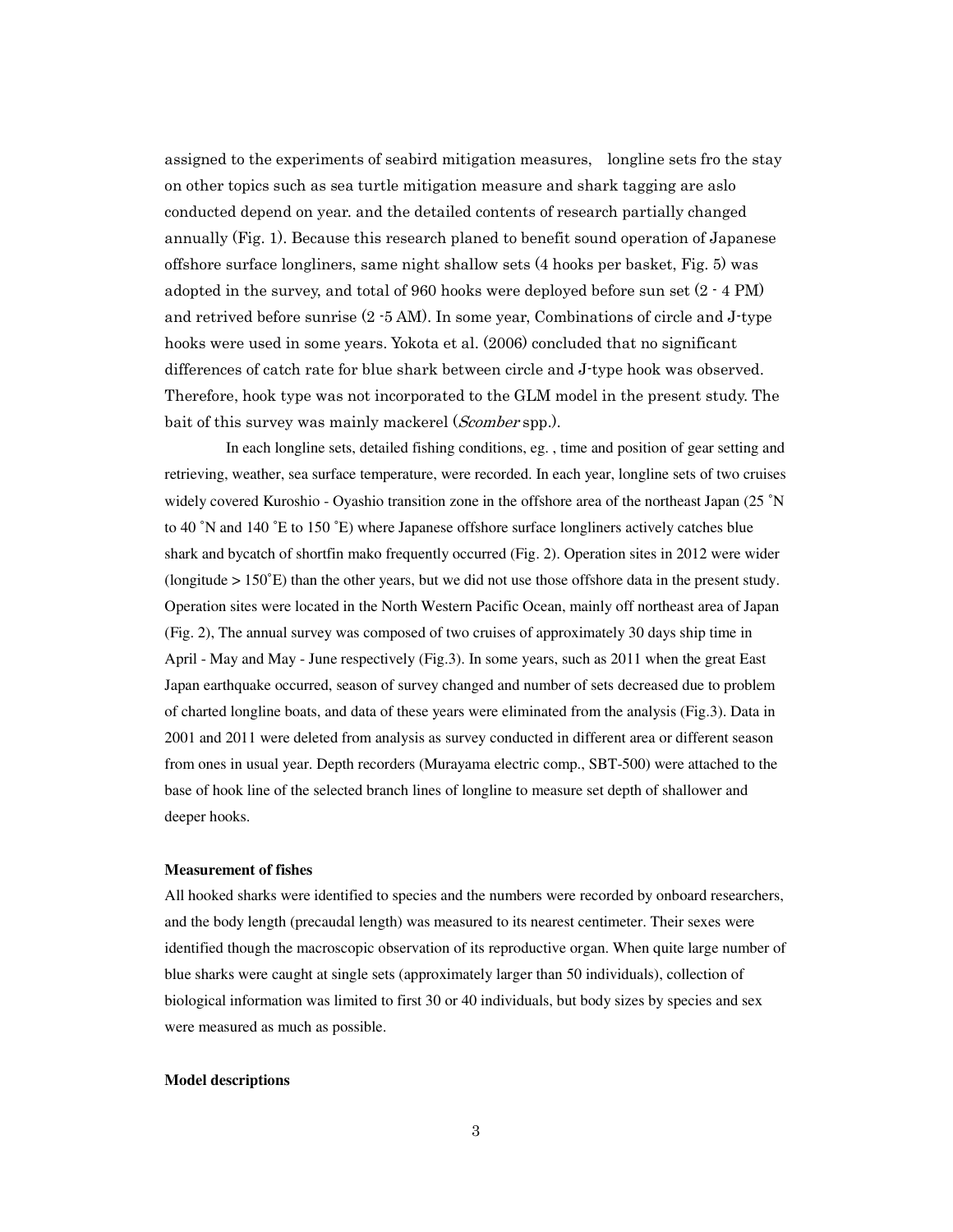A GAM (generalized additive model) approach used to predict binary (presence/absence) of two elasmobranches in the Pacific Ocean (Zuur et al., 2009). We analyzed the presence of shark (blue shark or shortfin mako), and assumed that  $Y*i*∼*B*(1,πi)$ , var(Y*i*)=πi \* (1-πi) and

logit  $(\pi i) \sim \alpha +$  factor(year)+factor(month)+factor(lat)+s(sst)

where  $\alpha$  is coefficient, lat and sst are latitude and the sea surface temperature, respectively. The sea surface temperature was used from satellite data (AVHRR; advanced very high resolution radiometer) at the positions on setting longline. The models were fit using the "mgcv" package in the R version  $3.03$  environment (R-core team, 2013.Functions s in a thin plate regression spline fit to a given environmental parameter. Un-biased risk estimator (UBRE) and  $p$ -value was checked. UBRE is essentially scaled AIC, and is used by the cross-validation process to find the optimal amount of smoothing (Zuur, 2012).

Two GLM (generalized linear model) approaches used to predict catch rates shortfin mako, one was negative binomial GLM and the other was delta-lognormal GLM because the 0 catch rates of shortfin mako were around 50% through survey years. In addition, those results were compared with nominal CPUE (number / 1000 hooks). The standardization of blue shark was used negative binomial GLM. The negative binomial models of two sharks were using the "MASS" package in the R following the equation:

 $\text{catch} \sim \text{factor}(\text{year}) + \text{factor}(\text{area}) + \text{factor}(\text{month}) + \text{lat}^* \text{sst} + \text{offset}(\text{hook}) + NB$ where, catch: expected catch in number, hooks: number of hooks,  $NB$ : negative binomial error distribution with log link function.

The binomial part in delta model was as follows;

 $r_y \sim Bin(1, p_y)$ 

 $log(p/1-p) = factor(year) + sst+\alpha$ ,

where  $r_v$  is response variable on presence (=1) or absence (=0) of a catch, and p represents probability of the presence of a catch at stratum of year and sst,  $\alpha$  is coefficient. The lognormal model part was as follows;

lcpue ~  $N(\mu, σ^2)$ 

 $\mu = factor(year) + factor(month) + lat + sst,$ 

where lcpue and lat represents log transformed CPUE (number/hooks), and latitude at setting longline, respectively.

#### Results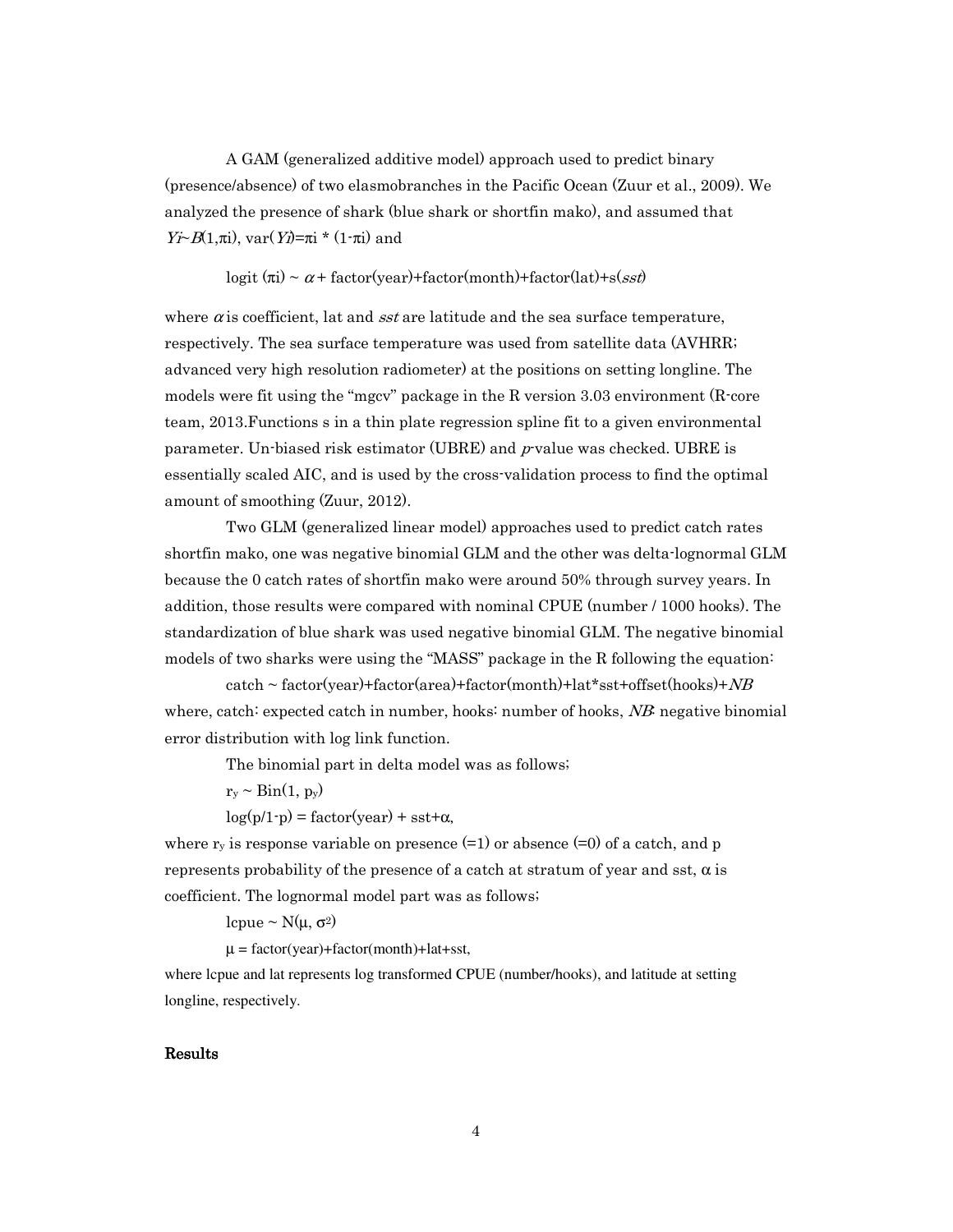Mean depth of the shallowest and deepest branch line were  $47.6\pm14.2$  m (mean $\pm$ standard deviation) and  $76.2 \pm 19.3$  m, respectively. Fish species caught by longline operation in each year were shown in Table 1, and the most abundant species was blue shark (79.1%; fraction by number). Shortfin mako sharks was third adundant species (2.3 %) and cagut all year analyzed. Salmon shark was also frequently caught (2.2 %) but were l no catch obtained in 2004 and 2005. Billfishes, such as striped marlin (0.7 %) and swordfish (1.3 %) were fewer than above three sharks. Among other species written above, Pelagic stingray (0.8 %), dolphinfish (2.5 %) and lancefish (8.1 %) were often caught. Some of sharks were live-released after the measurements immediately and the fraction of live release of shortfin mako and blue shark through the survey periods was 56% and 90%, respectively.

The range of precaudal length of blue shark and shortfin mako was 39 to 320 cm, 60 to 300 cm, respectively (Fig. 4). Body length of blue shark decreased with increasing the latitude (Fig. 5), and male of blue shark in the southern part of the survey area (< 30 ˚N) was larger than female. Body length of shortfin mako does not show apparent latitudinal trend in both sex and most of them were smaller than 150 cm (Fig. 5).

Blue sharks distributed in the most wide range in terms of sea surface temperature and caught almost all operational points (Fig. 6). Shortfin mako also have eurythermal distribution (Fig. 6), but likely to prefer the warmer waters ( $> 18 °C$ ) then blue shark. The negative cites (Fig. 6 gray points) of shortfin mako were larger than blue shark though the shortfin mako also observed anywhere in the survey area.

The shapes of the functional forms for selected variate (SST) was illustrated in Figure 7. These indicate that the two species displayed non-linear responses to the variate. For instance, the spline function of the variate of blue shark was almost positive. However, the spline function of the SST of shortfin mako was negative over 18˚C.

The yearly trend of nominal and standardized CPUEs of two species were calculated (Fig. 8). The mean CPUE of blue shark (49.46 / 1000 hooks) were higher than shortfin mako (1.50 / 1000 hooks ). The nominal and standardized CPUE of blue shark increased until the mid of 2000s, decreased in between 2009 and 2012 and increased in most recet two years (Fig. 8). The nominal and standardized CPUEs of shortfin mako have fluctuated until 2012 and apprently increased in most recent two years..

#### **Discussion**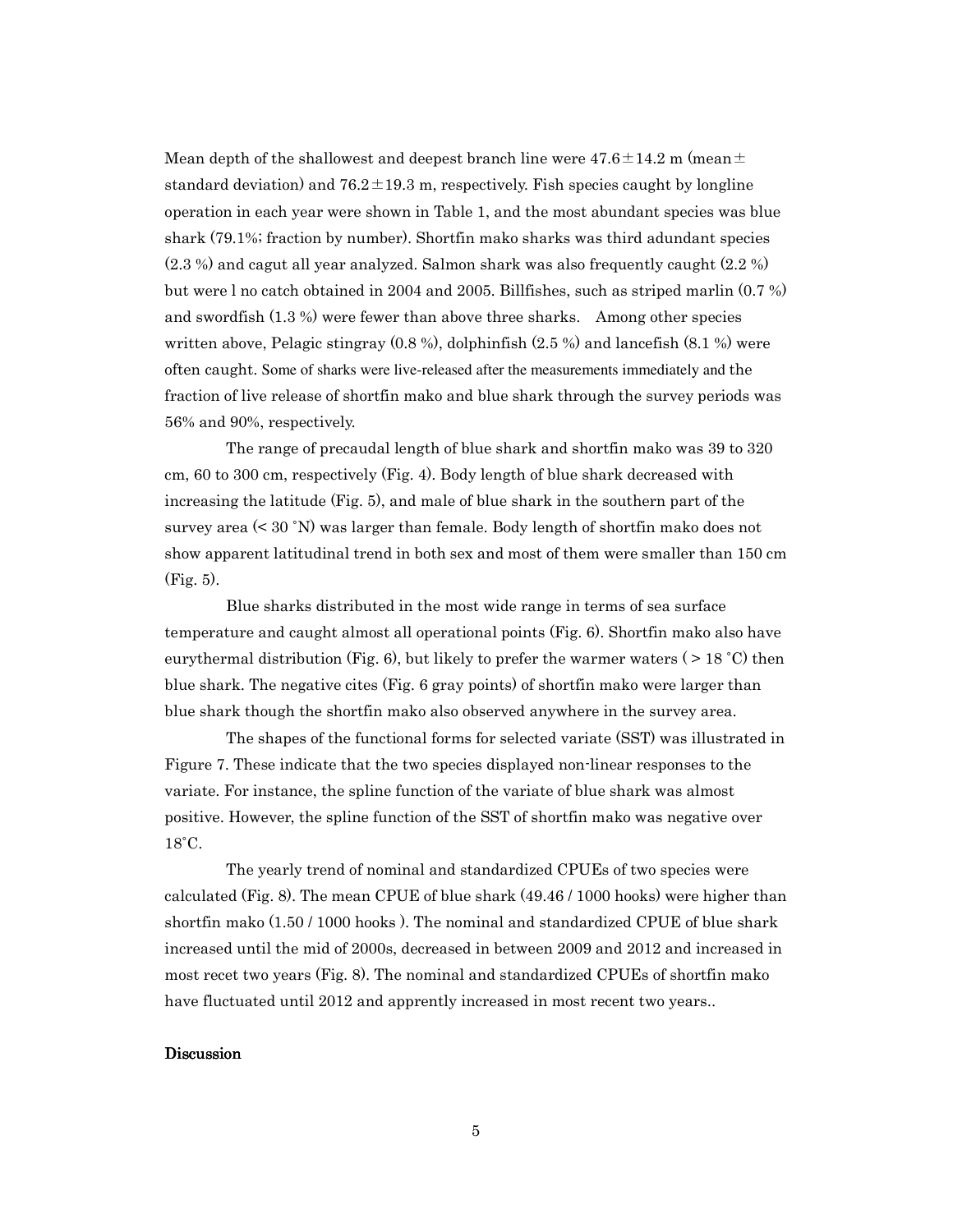Fishery independent data from appropriately designed surveys are prefered over fishery-dependent data because they do not have many of the biases associated with data from commercial or recreational fisheres due to change fish gear, methods and targeting practices over time (Simpfendorfer et al., 2002). The chartered surveys have been constantly conducted since 2000 in the same season, area, fishing gear and operational style, except in 2001 and 2011. The survey periods were from April to June, and gear and operation of fishing were almost same. In addition, the fishing methods, such as setting time, end time and hpb, were not changed. The survey areas were part of main fishing grounds of blue shark, shortfin mako and salmon shark in the North Pacific Ocean where Japanese offshore surface longline fleet actively targeting swordfish and blue shark (Kai et al. 2014). Every year more than 36 longline sets in average were conducted (Table 1) which widely covered Kuroshio - Oyashio transsition zone in the offshore are of the northeast Japan where Japanese offshore surface longliners caguht large number of blue and shortfin mako sharks. In this surveys, all catches were precisely recorded by on-board scientists and sexed size data of blue and shortfin mako sharks. Considering these facts written above, survey data analyzed in this study believed to posess high quality and enoguh quantitiy information to reveal dynamitc of population of blue and shortfin mako sharks distributed in survey area. As mentioned above, the surveys in the present study was available for estimating the distribution, habitat select and calculating the relative biomass, such as standardized CPUE for sharks.

Turn to biological and ecological characteristics of two species, blue shark and shortfin mako were measured on board, and size distributions were shown in Fig. 4. When length frequency of blue and shortfin mako sharks obtained by this survery were compared with the reproted growth parameter of the north Pacific blue shark (Nakano, 1994) and shortfin mako (Semba et al., 2009; Wells et al., 2013), both two species were caught by the survey from young of year class to young adults. The length frequency of shortfin mako has one notable mode peaked at around 70 cm, which supposed to be that of recruitment.

 This indicates that the survey area is overlapping with the main distribution area of thier juvenile, semi-adult and young-adult sharks in offshore area of the northeast Japan. Body length of blue shark in the northern area was smaller than southern area. Nakano (1994) and Nakano and Stevens (2008) reported that distributon of blue shark was segregated by sex and size, and juvenile of blue shark distributted in the northern area in the North Pacific Ocean. As for shortfin mako, no clear releationship between body length and latitude was observed. The ontogenetic shift of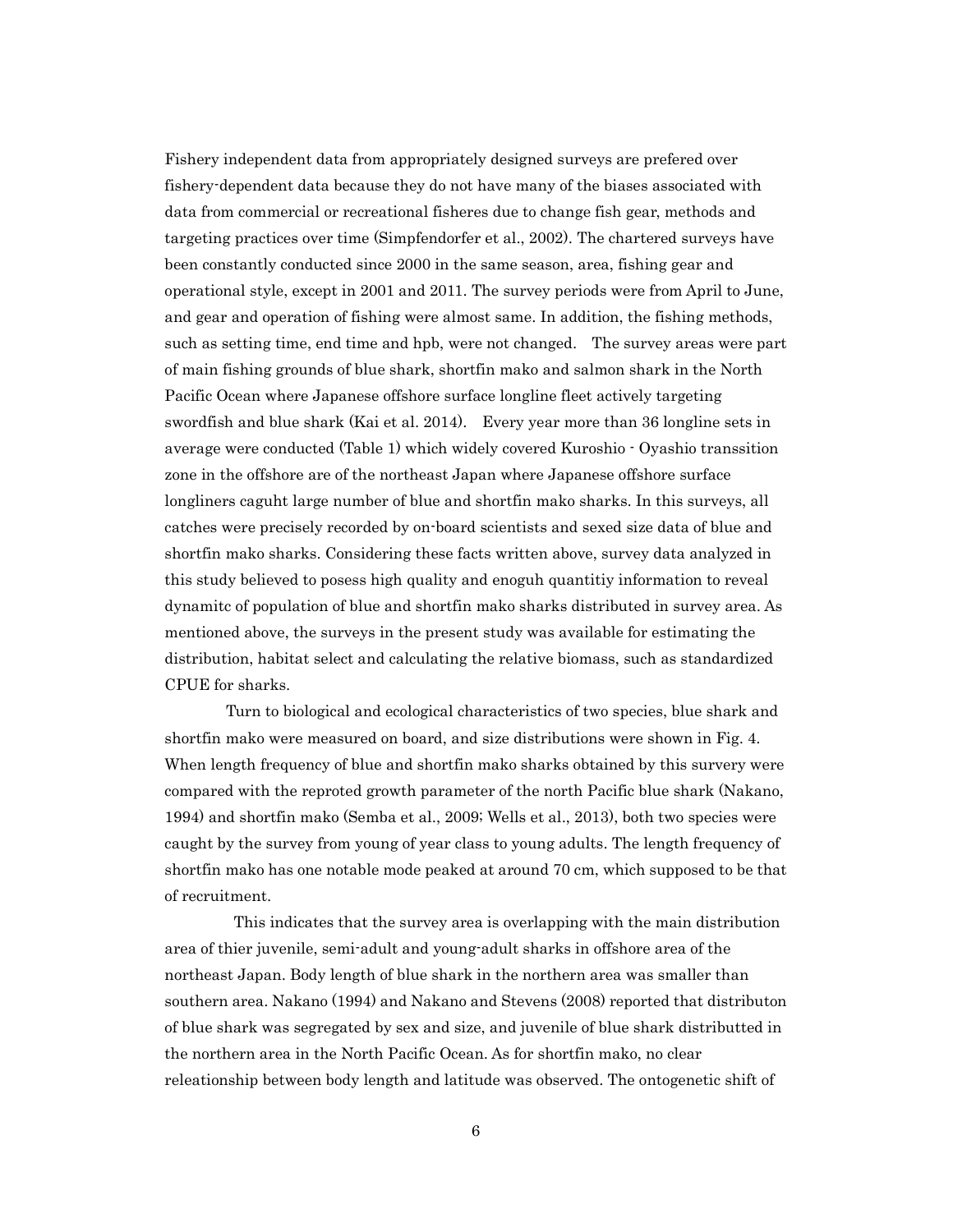distribution of shortfin mako from waters off Japan (<100 cm) to western or southern area was suggested to occur;  $(≥100 \text{ cm})$  through the analysis of port sampling size data of shortfin mako caught by Japanese offshore surface longliners (Shiozaki et al., 2013). They also reported that the strong evidence on the sexual difference in the distribution pattern and environmental preference was not found in the subtropical area in the northwest and the north central Pacific. The results of the present study support this observation by Shiozaki et al (2013). In the north Pacific, another pupping ground of shortfin mako was suggested to be in the northeastern area (Wells et al. 2013). The relationship of these two pupping ground could be investigated through the north Pacific wide study of fishery data such as size and CPUE analysis. Conclusion of previous and our study was almost same, but it should be conducted the corporative surveys in the eastern side of the North Pacific Ocean.

Distribution pattern of blue shark and shortfin mako was revealed to be partially different in terms of their water temperature preference, and shortfin mako was suggested to habitat in somewhat warmer area than blue shark (Fig. 7). In the survey area, there are mainly two water masses, one was Kuroshio warm current area and the other was Oyashio cold current. Transition zone (Roden 1991) produced by the interaction of Kuroshio Current and Oyashio Current introduce the remarkable oceanographic fronts bounding the transition zone at approximately 32˚N as called "subtropical front" (Zainnuddin et al. 2008). The longline survey which data analyzed in this study covers the western part of the transition zone. According to Nakano (1994), parturition of blue shark occurs in early summer on the nursery ground located 30 ˚N to 40˚N., The results of this study shows that small and middle sized shortfin mako including young or year class widely distribute in the western part of the transition zone. Thus this area considered to have important role for the ecology of stocks of blue and shortfin mako sharks in the north Pacific. Spatiotemporal change of structure and environmental condition of the transition zone can be accounted into the population dynamic studies of these two stocks for the better understanding of their stock status as well as growth and migration mechanisms. Further investigation about relationship among habitat and migration of these two stocks and environmental condition of the transition zone should be accounted for their population dynamic study.

The level of calculated standardized CPUE of blue shark was roughly 30 times higher than shortfin mako. The standardized CPUE of blue shark peaked in the mid 2000s, decreased until 2012, and it turned into rapid increasing trend. Standarized CPUE of shortfin mako shows general increasing trend in the period analyzed except for 2012 when it decreased sharply. Same as blue shark, it shows rapid increasing trend in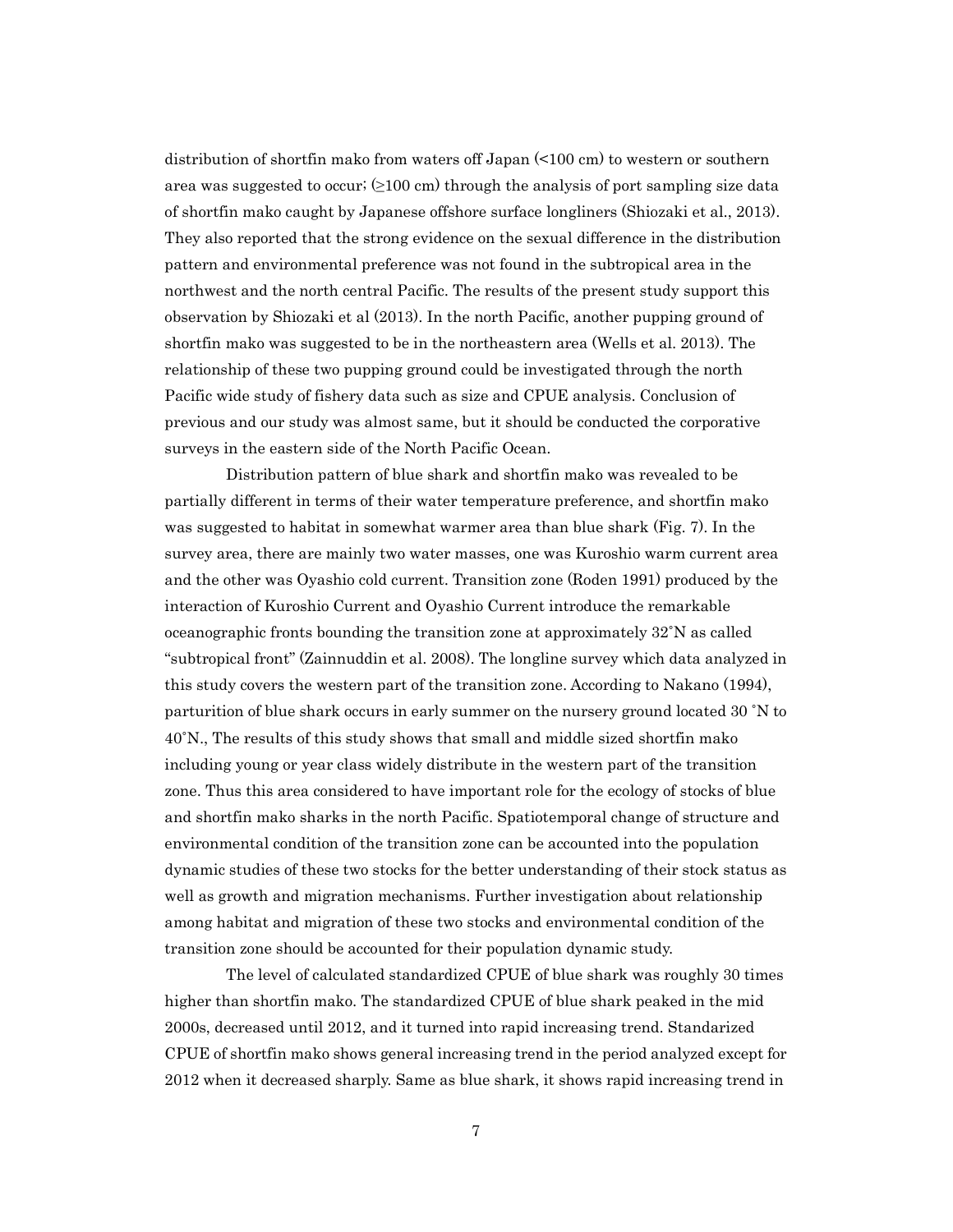most recent two years. Observed apparent increasing trend in most recent years could be due to the drastic decrease of fishing pressure in these peroid. Due to the Great East Japan Earthquake, Japanese offshore surface longline fleet, which is one of major longline fleet in the subtropical north Pacific, largely reduced their activity.

## References

- Benson, A.J. and Trites, A.W. (2002) Ecological effects of regime shifts in the Bering Sea and eastern Northern Pacific Ocean. Fish Fish., 3, 95-113.
- Clarke, M.R. Clarke, D.C., Martins, H.R. and da Silva H. M. (1996) The diet of the blue shark (Prionace glauca L.) in Azorean waters. Arquipelago Life and Mar. Sci., 14A, 41-56.
- Cliff, G., Dudley, S. F. J. and Davis, B. (1990) Sharks caught in the protective gill nets of Natal, South Africa. 3. The shortfin mako shark Isulus oxyrinchus (Rafinesque). South Afr. J. Mar. Sci., 9, 115-126.
- Compagno, L.J.V. (1984) FAO Species Catalogue. Vol. 4. Sharks of the World: an annotated and illustrated catalogue of shark species known to data. Part 2. Carchahiniformes. FAO Fisheries Synopsis No. 125. FAO Rome, Italy, 251-655.
- Compagno, L.J.V. (2001) FAO Species Catalogue for Fishery Purposes. No. 1. Sharks of the Worlds: All annotated and illustrated catalogue of shark species known to data. Vol. 2. Bullhead, mackerel and carpet sharks (Heterodontiformes, Lammniformes and Orectolobiformes). FAO, Rome,Italy, pp 269.
- Henderson, A.C., Flannery, K. and Dunne, J. (2001) Observation on the biology and ecology of the blue shark in the north-east Atlantic. J. Fish Biol., 58, 1347-1358.
- ISC (2012) Report of the Shark Working Group Workshop (May June 2012). ISC/12/PLENARY/Annex9. In Report of the Plenary Session of the International Sceintific Committee for Tuna and Tuna-like Species in the North Pacific Ocean, 18-23 July 2012, Sapporo, Japan.
- Kai, M., Shiozaki, K., Ohshimo, S., Yokawa, K., Takahashi, N. and Kanaiwa, M. (2014) Update of Japanese abundance indices and catch for blue shark Prionace glauca in the North Pacific. ISC/14/SHARKWG-1/02, 1-42.
- Kubodera, T., Pearcy, W.G., Murakami, K., Kobayashi, T., Nakata, J., Mishima, S. (1983) Distribution and abundance of squids caught in surface gillnets in the Subarctic Pacific,1977-1981. Memoirs of the Faculty of Fisheries, Hokkaido University, 30, 1-49.
- Minami, H. K. Yokota and M. Kiyota (2006) Effect of circle hooks and feasibility of de-hooking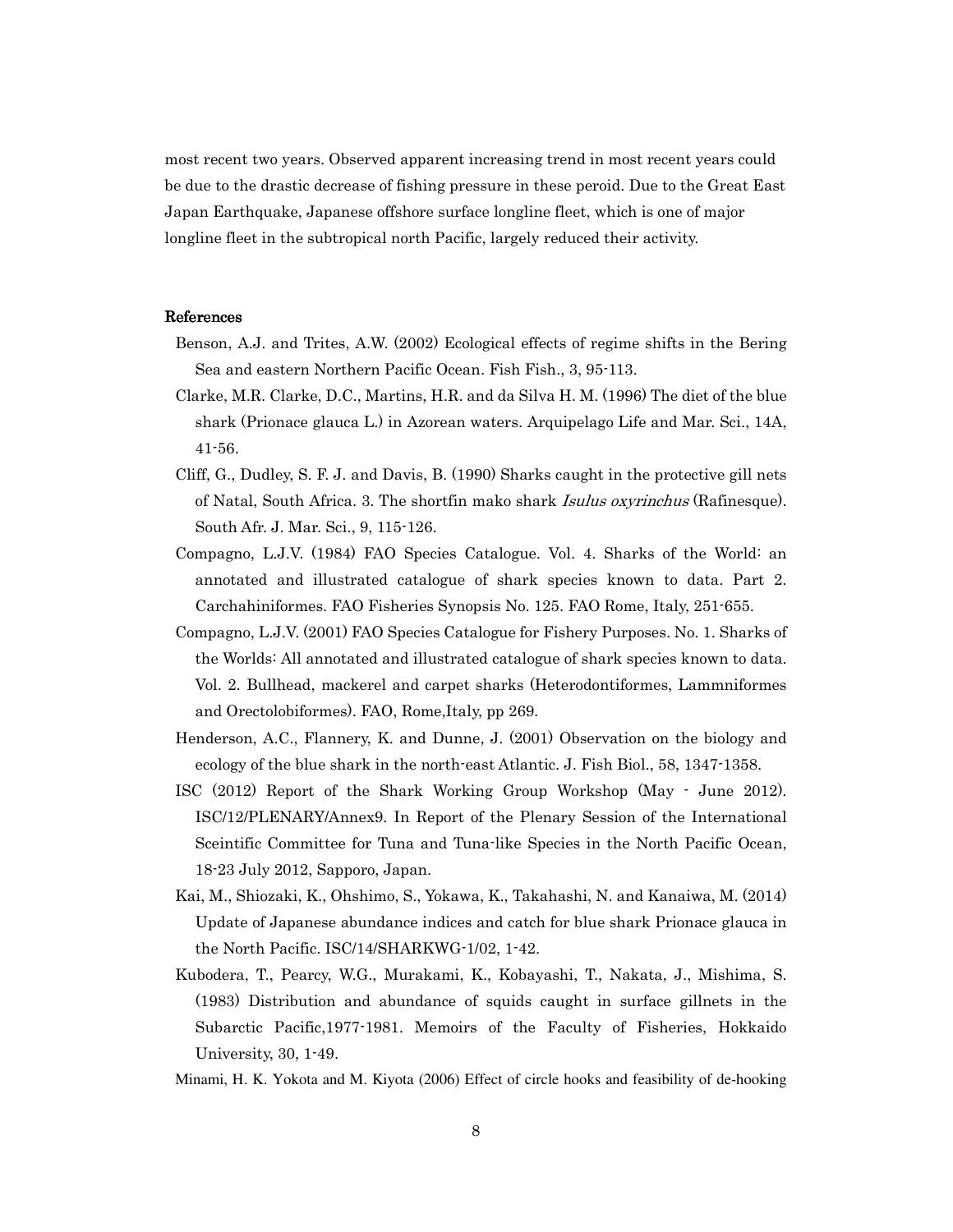devices to reduce incidental mortality of sea turtles in the Japanese longline fishery. WCPFC-SC2-2006/EB WP-9, 9p.

- Mishima, S (1981) On the passing over of subtropic fishes to the subarctic region in the summer season. Research Institute of North Pacific Fisheries (pp. 61-71). Hokkaido University Special Volume.
- Nakano, H. (1994) Age, reproduction and migration of blue shark in the North Pacific Ocean. Bull. Nat. Res.Inst. Far Seas Fish. 31, 141-256.
- Nakano, H. Clarke, S. (2006) Filtering methods for obtaining stock indices by shark species from species-combined logbook data in tuna longline fisheries. Fish. Sci., 72, 322-332.
- Nakano, H. and Stevens, J.D. (2008) The biology and ecology of the blue shark, Prionace glauca. Sharks of the Open Ocean: Biology, Fisheries and Conservation. In: Camhi MD, Pikitch, E.D., Babcock, E.A (eds). Blackwell Publishing, 140-151.
- Pearcy, W.G (1991) Biology of the Transition Region. In: J. Wetherall (Ed.), Biology, oceanography and fisheries of the North Pacific Transition Zone and Subarctic Frontal Zone (Vol. 105, pp. 39-55). NOAA Technical Report NMFS.
- R Core Team. 2013. R: a language and environment for statistical computing. R Foundation for Statistical Computing, Vienna, Austria. ISBN 3-900051-07-0. Available at http://www.R-project.org.
- Roden, G.I. (1991) Subarctic-subtropical transition zone of the North Pacific: large-scale aspects and mesoscale structure. NOAA Tech. Rep. NMFS, 105, 1-38.
- Sato, N., D. Ochi, H. Minami, H. Shono and K. Yokawa (2010) Experimental Comparison among Four Types Tori-Line Designs in the Western North Pacific. WCPFC-SC6-2010/EB-WP-02, 13p.
- Sato, N., D. Ochi, H. Minami, and K. Yokawa (2012) Evaluation of the Effectiveness of Light Streamer Tori-Lines and Characteristics of Bait Attacks by Seabirds in the Western North Pacific. Plos One, May 2012, Vol. 7, Issue 5, e37546, 8p.
- Semba, Y., Nakano, H. and Aoki, I (2009) Age and growth analysis of the shortfin mako, Isurus oxyrinchus, in the western and central North Pacific Ocean. Environ. Biol. Fish., 84, 377-391.
- Simppfendorfer, C.A., Hueter, R.E., Bergman, U., Connett, S.M.H. (2002) Results of a fishery-independent surveys for pelagic sharks in the western North Atlantic, 1977-1994. Fish. Res., 55, 175-192.
- Shiozaki, K., Semba, Y. and Yokawa, K. (2013) Distribution patterns of shortfin mako (Isurus oxyrinchus) caught by Kesennuma offshore longline fleets. ISC/13/SHARKWG-2/07, 1-9.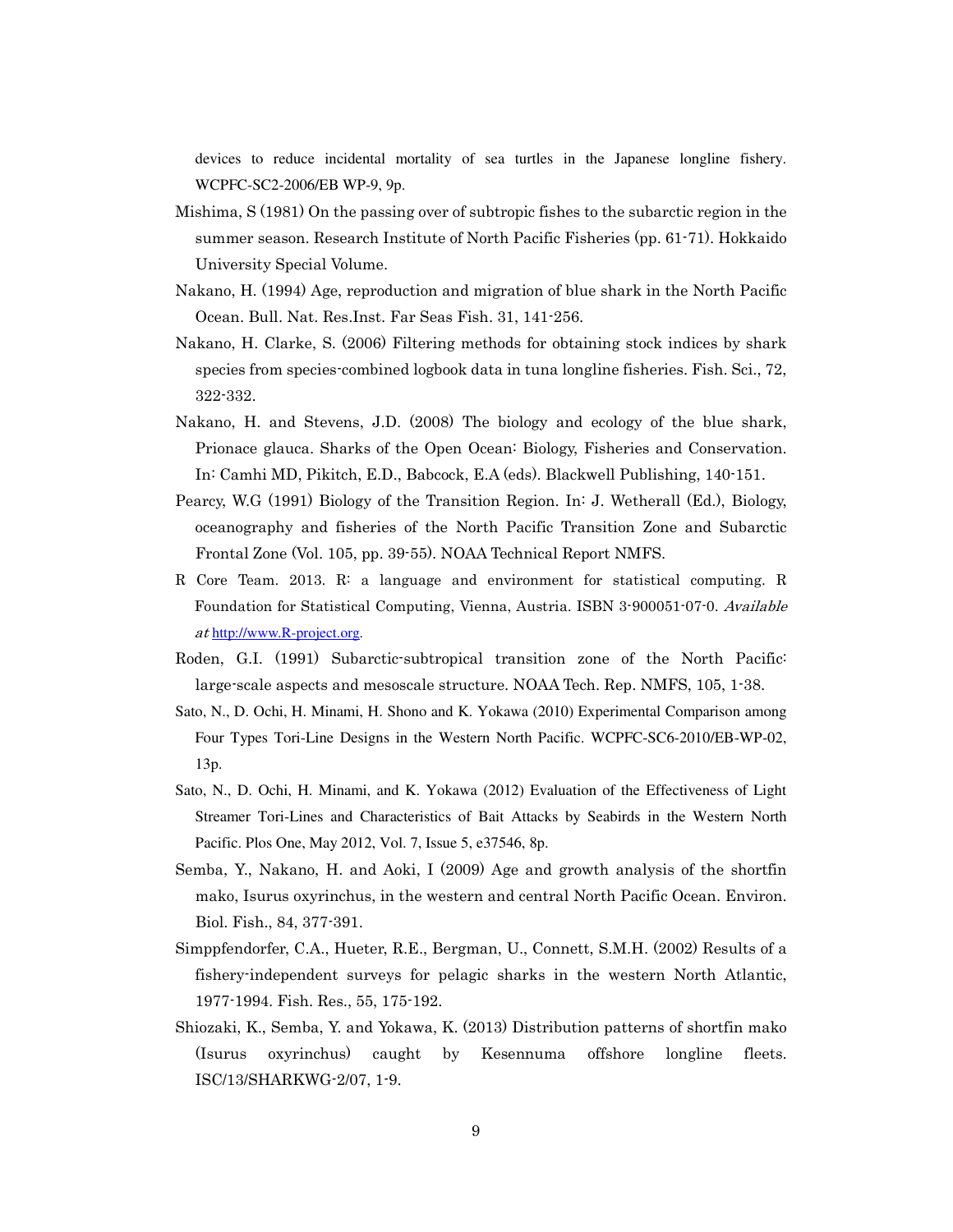- Stevens, J. D. (1984) Biological observation on sharks caught by sport fishermen off New South Wales. Austr. J. Mar. Freshw. Res., 35, 573-590.
- Stillwell, C.E. and Kohler, N. E. (1982) Food, feeding habits, and daily ration of the shortfin mako (*Isulus oxyrhinchus*) in the Northwest Atlantic. Can. J. Fish. Aquat. Sci., 39, 407-414.
- Takahashi, N., Y. Hiraoka, A. Kimoto, K. Yokawa and M. Kanaiwa (2012) Comparison of CPUEs of Blue Shark Reported by Logbook of Japanese Commercial Longliners with Japanese Research and Training Longline Data. ISC/12/SHARKWG-1/06, 19p.
- Tanaka, S. (1980) Ecological study of the salmon shark Lamna ditropis Hulls & Follett in the northern sea area of North Pacific. Ph. D. pp206.
- Wells, R.J.D., Smith, S.E., Kohin, S., Freund, E., Spear, N., Ramon, D.A. (2013) Age validation of juvenile shortfin mako (*Isurus oxyrinchus*) tagged and marked with oxytetracycline off southern California. Fish. Bull., 111, 147-160.
- Zuur, A.F., Ieno, E.N., Walker, N.J., Saveliev, A.A. and Smith, G.M. (2009) Mixed effects models and extensions in ecology with R. Springer, pp 574.
- Zuur, A. F. (2012) A begginer's guide to generalized additive models with R. Highland Statistics Ltd., pp. 188.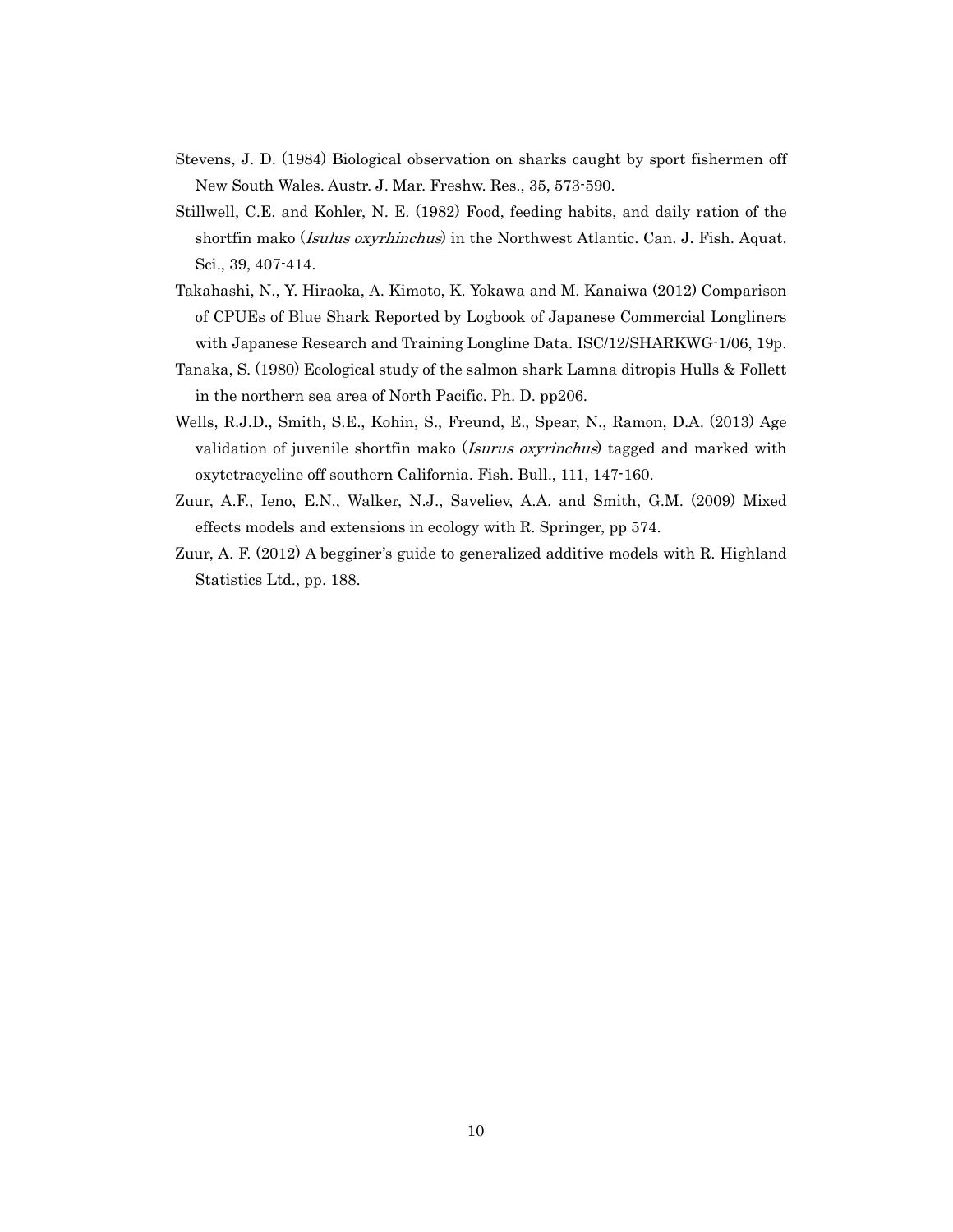Table 1 Species list and catch Number of fish by species caught by longline survey and number of sets deployed in each year (April, May and June only)

| Species                | Latin name                 | 2000        | 2002           | 2003           | 2004           | 2005           | 2006                     | 2007           | 2008         | 2009           | 2010           | 2012         | 2013   | 2014 Total               |                |
|------------------------|----------------------------|-------------|----------------|----------------|----------------|----------------|--------------------------|----------------|--------------|----------------|----------------|--------------|--------|--------------------------|----------------|
| Devilray               | Mobula japonica            |             |                |                |                |                |                          |                |              | 2              |                |              |        |                          | $\sqrt{2}$     |
| Pelagic stingray       | Pteroplatytrygon violacea  |             | 22             | 16             | 43             | 11             | 11                       | 52             | 6            | 24             | 25             |              |        | $\overline{2}$           | 214            |
| <b>Unknown Rays</b>    |                            |             |                | $\overline{2}$ | $\overline{3}$ |                |                          |                |              |                |                |              |        |                          | 12             |
| Blue shark             | Prionace glauca            | 896         | 478            | 1261           | 1365           | 1728           | 2708                     | 2728           | 2595         | 1543           | 2125           | 1355         | 2409   | 3174                     | 24,365         |
| Shortfin mako          | Isurus oxyrinchus          | 12          | 25             | 39             | 55             | 16             | 34                       | 63             | 82           | 74             | 47             | 30           | 49     | 124                      | 650            |
| Salmon shark           | Lamna ditropis             |             |                | 8              |                |                | 38                       | 93             | 104          | 59             | 62             | 78           | 166    | 59                       | 672            |
| Tiger shark            | Galeocerdo cuvier          |             |                |                | 1              |                |                          |                |              |                |                |              |        |                          | $\overline{c}$ |
| Silky shark            | Carcharhinus falciformis   |             |                |                |                | $\mathcal{L}$  |                          |                |              |                |                |              |        |                          | 6              |
| Smooth hammerhead      | Sphyrna zygaena            |             |                |                |                |                |                          |                |              |                |                |              |        |                          |                |
| Cookie-cutter shark    | Isistius brasiliensis      |             |                |                | 1              |                |                          |                |              |                |                |              |        |                          |                |
| Longfin mako           | Isurus paucus              |             |                |                | $\mathbf{1}$   | $\overline{2}$ | $\overline{2}$           | $\mathfrak{2}$ |              |                |                |              |        |                          | 9              |
| Bigeye thresher        | Alopias superciliosus      | 6           |                | $\overline{7}$ | 13             | $\mathcal{D}$  | $\overline{\mathcal{L}}$ | 54             |              | $\overline{7}$ |                |              |        | 3                        | 112            |
| Great hammerhead       | Sphyrna mokarran           |             |                |                | $\mathbf{1}$   |                |                          |                |              |                |                |              |        |                          | $\overline{1}$ |
|                        | Zameus squamulosus         |             | $\overline{2}$ |                |                |                |                          |                |              |                |                |              | 6      |                          | 14             |
| Common thresher        | Alopias vulpinus           |             |                | 3              | $\overline{c}$ | 2              |                          |                |              |                |                |              |        |                          | $\overline{7}$ |
| Oceanic whitetip shark | Carcharhinus longimanus    |             |                |                | $\mathbf{1}$   |                |                          |                |              |                |                |              |        |                          | 3              |
| Scalloped hammerhead   | Sphyrna lewini             |             |                |                | $\mathbf{1}$   |                |                          |                |              |                |                |              |        |                          | $\overline{1}$ |
| <b>Unknown Sharks</b>  |                            |             |                | $\overline{4}$ | $\overline{4}$ |                |                          | 6              |              | $\overline{2}$ |                |              |        |                          | 23             |
| Skipjack tuna          | Katsuwonus pelamis         |             |                | $\mathbf{1}$   |                |                | $\overline{4}$           | $\mathbf{1}$   |              |                |                |              |        |                          | 6              |
| Yellowfin tuna         | Thunnus albacares          |             | $\overline{7}$ | $\mathbf{Q}$   |                |                | $\tau$                   |                |              | 2              |                |              |        |                          | 30             |
| Blue marlin            | Makaira mazara             |             |                |                |                |                |                          | 3              | $\mathbf{1}$ | $\overline{1}$ | $\overline{c}$ | $\mathbf{1}$ |        |                          | 11             |
| Bluefin tuna           | Thunnus orientalis         |             |                |                | 3              | $\overline{2}$ | $\overline{2}$           |                | 5            |                |                |              |        | $\overline{3}$           | 16             |
| Dolphinfish            | Coryphaena hippurus        |             | 18             | 54             | 269            | 72             | 122                      | 36             | 40           | 30             | 16             | 15           | 19     |                          | 691            |
| Sailfish               | Istiophorus platypterus    |             |                |                |                |                |                          |                |              |                |                |              |        |                          |                |
| Albacore               | Thunnus alalunga           |             | $\mathbf Q$    | 6              |                | 17             | 15                       | 10             | 12           | $\overline{4}$ |                |              |        |                          | 81             |
| Spearfish              | Tetrapturus angustirostris |             |                |                | $\mathfrak{2}$ |                |                          |                |              |                |                |              |        |                          | $\overline{4}$ |
| Striped marlin         | Kajikia audax              |             | 12             | 31             | 14             | 12             | 40                       | 26             | $\mathbf{1}$ | 10             | 26             | 3            | 16     | $\overline{4}$           | 195            |
| Sunfish                | Mola mola                  |             |                |                |                | $\overline{2}$ | $\overline{2}$           |                |              | $\overline{2}$ |                |              |        | $\overline{2}$           | 14             |
| Lancefish              | Alepisaurus ferox          | $\mathbf Q$ | 189            | 167            | 150            | 85             | 194                      | 236            | 212          | 218            | 307            | 135          | 191    | 166                      | 2,259          |
| Swordfish              | Xiphias gladius            |             | 18             | 41             | 60             | 30             | 40                       | 75             | 22           | 21             | 20             | 5            | 10     | 6                        | 348            |
| Bigeye tuna            | Thunnus obesus             |             | 57             | 64             | 9              | 11             | 92                       | 66             | 5            | $\mathfrak{S}$ | $\overline{3}$ |              |        |                          | 314            |
| Sharptail mola         | Masturus lanceolatus       |             |                |                |                |                |                          |                |              |                |                |              |        |                          | $\sqrt{2}$     |
| Opah                   | Lampris guttatus           |             | 5              |                |                |                |                          | 6              | 26           | $\overline{2}$ | 5              |              | 8      | $\boldsymbol{\varDelta}$ | 63             |
| Total                  |                            | 929         | 850            | 1,718          | 2,001          | 1,996          | 3,318                    | 3,465          | 3,120        | 2,008          | 2,658          | 1,638        | 2,883  | 3,549                    | 30,130         |
| Total operation number |                            | 31          | 14             | 31             | 29             | 31             | 54                       | 55             | 45           | 44             | 41             | 36           | 35     | 30                       | 476            |
| Total hooks number     |                            | 23,146      | 13.268         | 28,580         | 28.242         | 28,228         | 50,751                   | 51.536         | 43.200       | 42.240         | 38,992         | 34,560       | 33,600 | 27,692                   | 444,035        |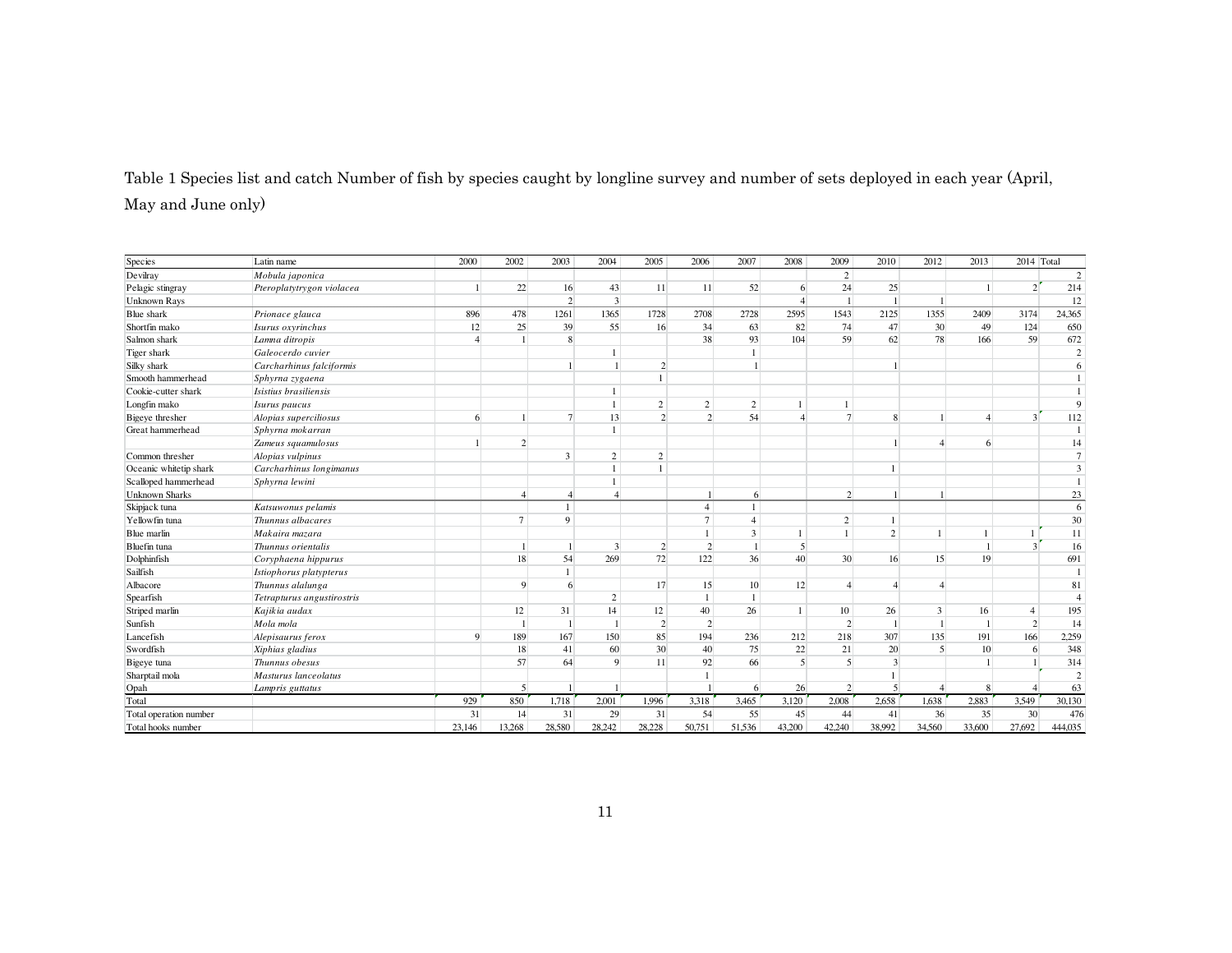



Fig. 1 Photograph of longline vessel (Dai2-Taikei), and typical draw of longline fishing.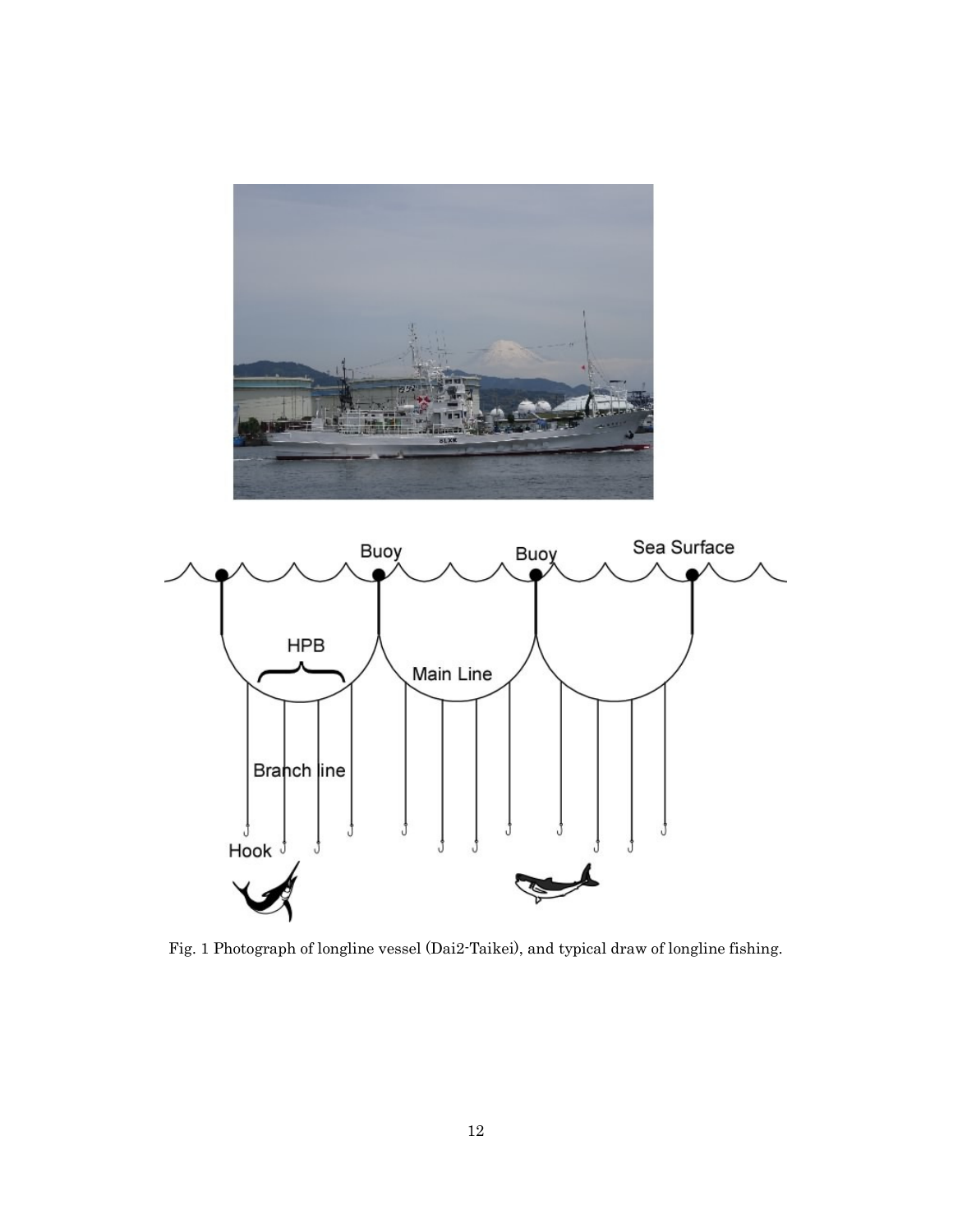

Fig. 2 Operation sites in this surveys.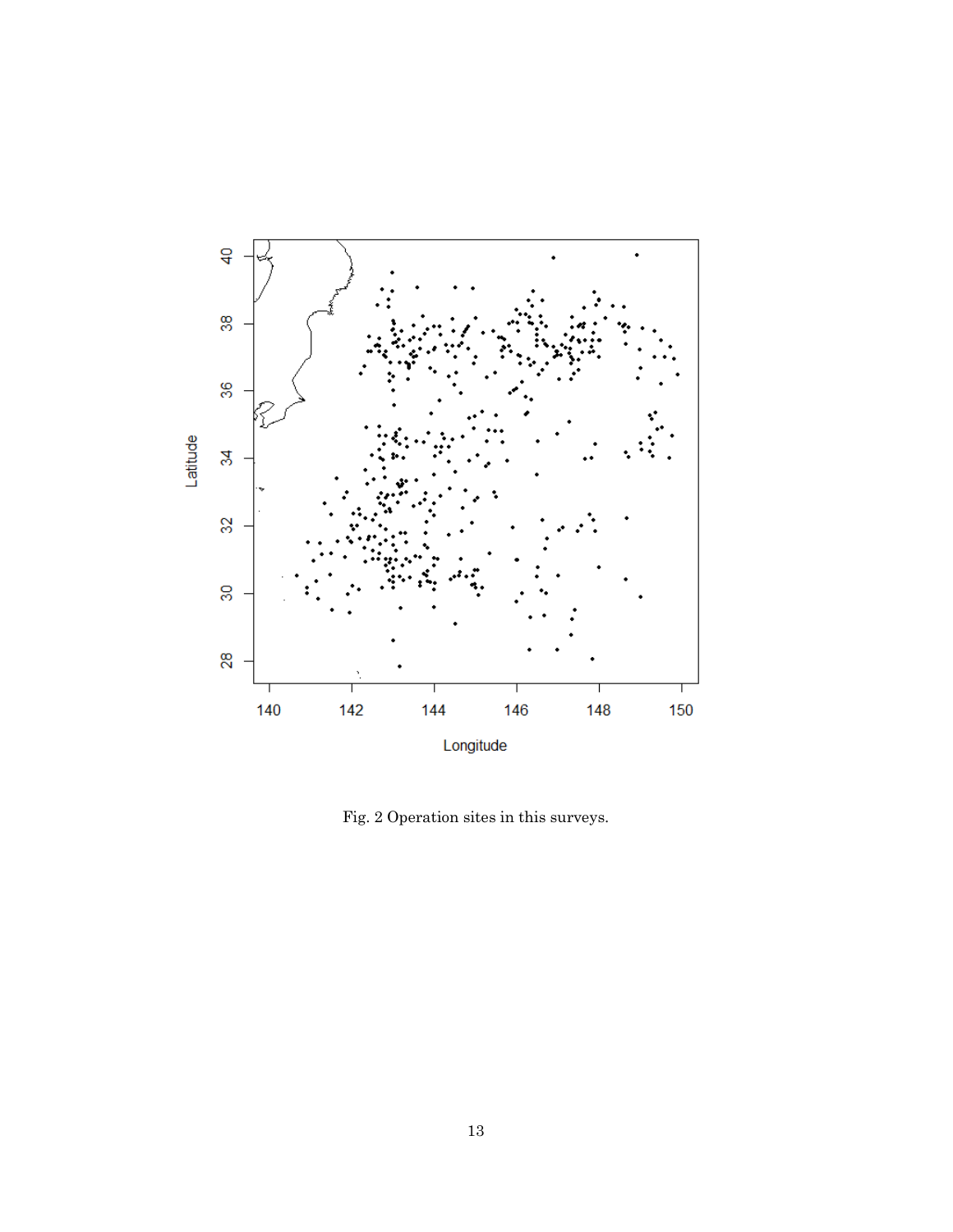

Fig. 3 Operation conditions of latitude (upper left), longitude (upper right), year (lower left) and month (lower right).



Fig.4 Body length distributions of blue shark and shortfin mako.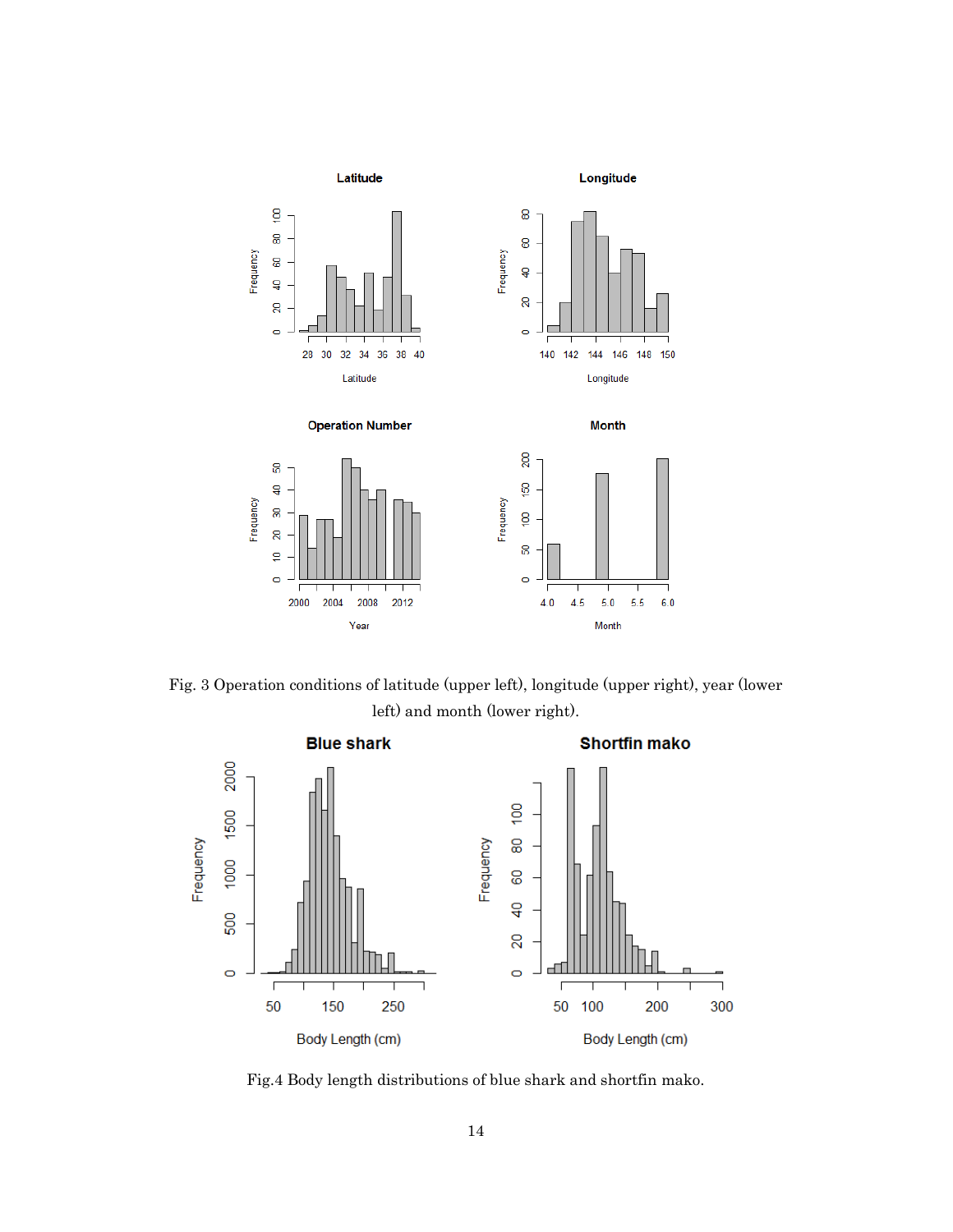

Fig. 5 Boxplot of body length of blue shark and shortfin mako by sex and latitude. Box plots show median values (solid horizontal lines), 50th percentile values (box outline), 90th percentile values (whiskers), and outlier values (open circles).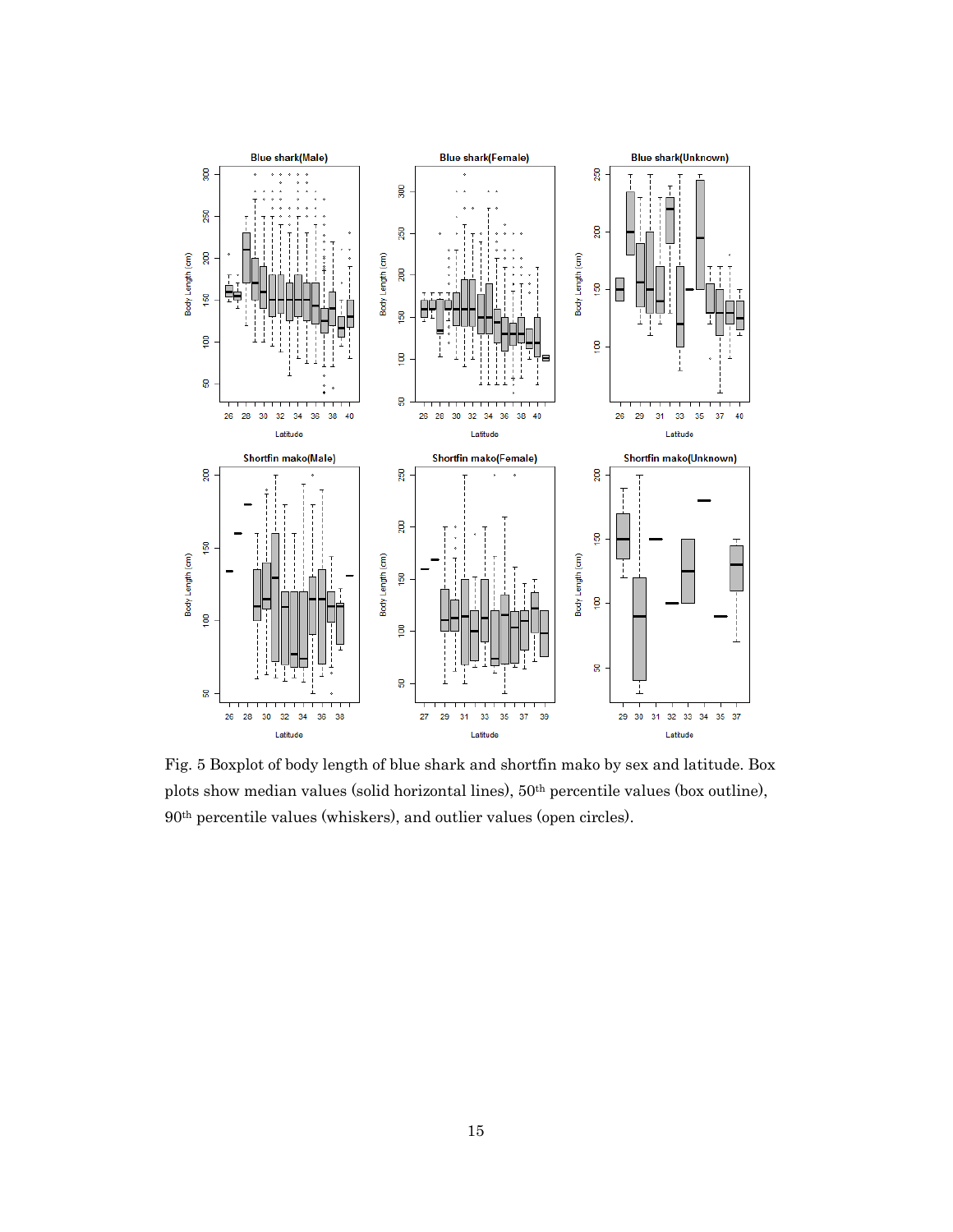

Fig. 6 Relationships between latitude and SST of blue shark (upper left) and shortfin mako (upper right), and horizontal distribution of blue shark (lower left) and shortfin mako (lower right). Black and gray points represent positive and negative catch points, respectively.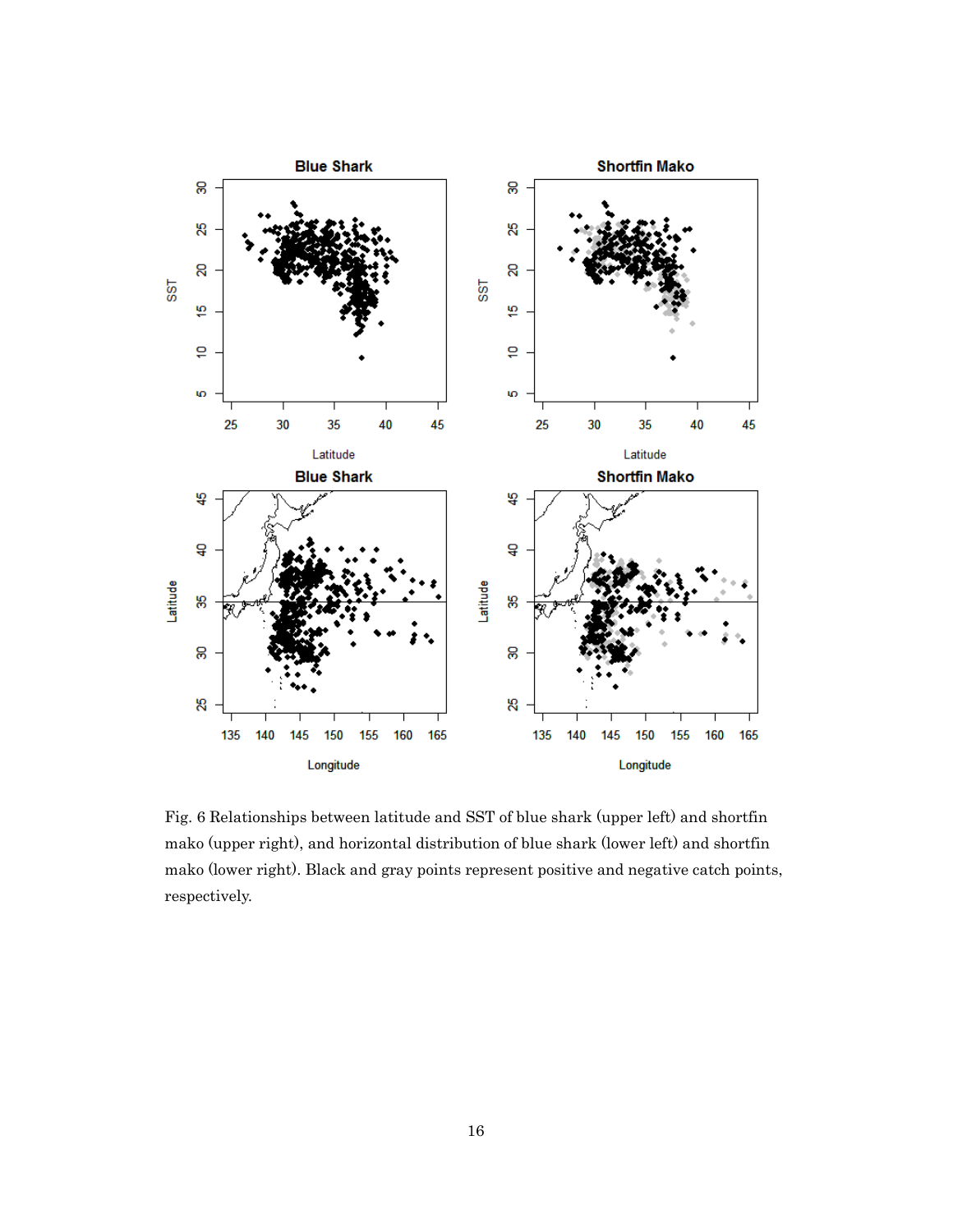

Fig. 7 Smoothed fits of variate (SST) the presence-absence of blue shark (upper panels) and shortfin mako (lower panels). The y-axis represents the spline function. Shade indicates 95% confidence intervals.



Fig. 8 Standardize CPUE (closed circles) with 95% confidential intervals (vertical bars) and Nominal CPUE (solid lines) of blue shark (left) and shortfin mako (right).

Appendix Figures and Tables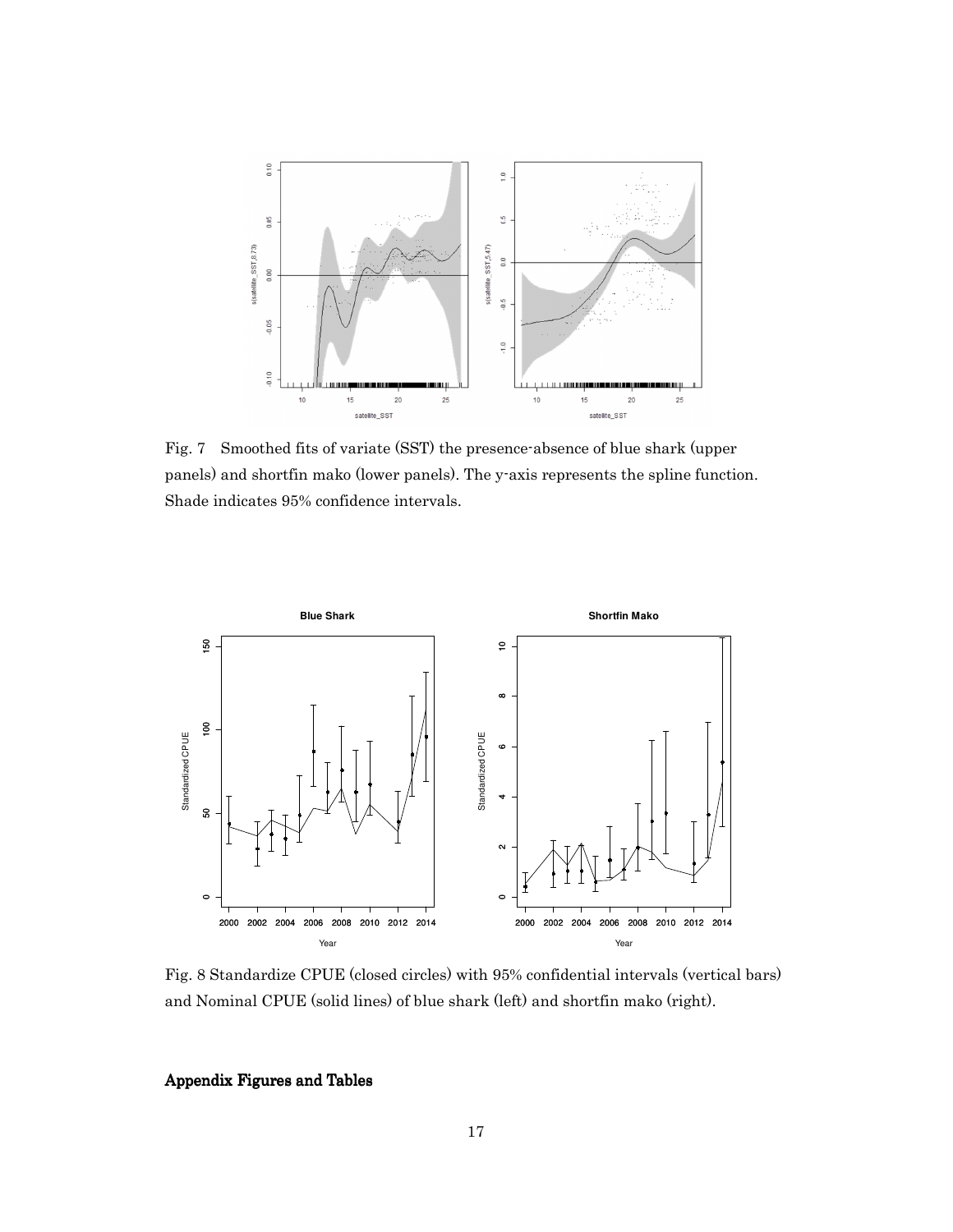## Summary of GLM (blue shark)



Appndiex Fig. 1 Diagnostics of the GLM analysis for CPUE standardization of blue shark during 2000 to 2013.

Blue shark

 $glm.nb (formula = blue_{shrk} ~ a s.factor (year) + as.factor (month) +$  set\_lat + satellite\_SST + Vessel + offset(log(hooks)), data = data, link = "log", init.theta = 1.515025826)

Deviance Residuals:

 Min 1Q Median 3Q Max -3.5015 -0.8951 -0.3244 0.3325 3.9776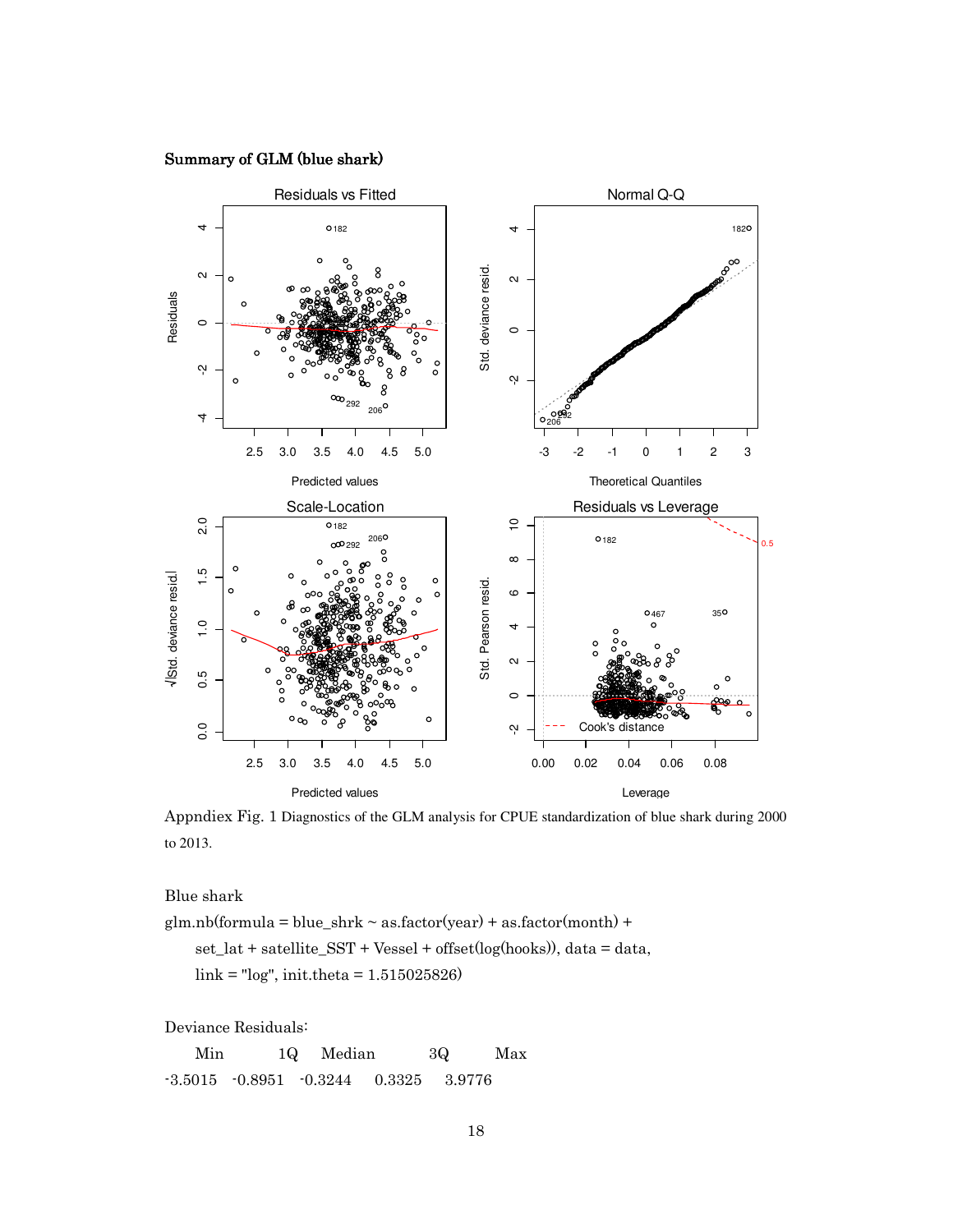## Coefficients:

|                     | Estimate Std. Error z value $Pr(> z )$ |         |          |                      |  |  |
|---------------------|----------------------------------------|---------|----------|----------------------|--|--|
| (Intercept)         | $-10.05788$                            | 1.40777 |          | $-7.1459.03e-13$ *** |  |  |
| as.factor(year)2002 | $-0.32570$                             | 0.28235 | $-1.154$ | 0.24869              |  |  |
| as.factor(year)2003 | $-0.10357$                             | 0.23702 | $-0.437$ | 0.66213              |  |  |
| as.factor(year)2004 | $-0.10674$                             | 0.24346 | $-0.438$ | 0.66107              |  |  |
| as.factor(year)2005 | 0.01796                                | 0.25085 | 0.072    | 0.94294              |  |  |
| as.factor(year)2006 | 0.47785                                | 0.20854 | 2.291    | $0.02194*$           |  |  |
| as.factor(year)2007 | 0.26786                                | 0.20350 | 1.316    | 0.18809              |  |  |
| as.factor(year)2008 | 0.36453                                | 0.20943 | 1.741    | $0.08175$ .          |  |  |
| as.factor(year)2009 | 0.07027                                | 0.21601 | 0.325    | 0.74496              |  |  |
| as.factor(year)2010 | 0.21532                                | 0.21682 | 0.993    | 0.32068              |  |  |
| as.factor(year)2012 | $-0.17850$                             | 0.22283 | $-0.801$ | 0.42309              |  |  |
| as.factor(year)2013 | 0.20708                                | 0.21789 | 0.950    | 0.34190              |  |  |
| as.factor(year)2014 | 0.73288                                | 0.22714 | 3.227    | $0.00125$ **         |  |  |
| as.factor(month)5   | 0.26818                                | 0.14317 | 1.873    | $0.06105$ .          |  |  |
| as.factor(month)6   | $-0.13572$                             | 0.17213 | $-0.788$ | 0.43042              |  |  |
| set lat             | 0.15708                                | 0.02722 |          | 5.770 7.91e-09 ***   |  |  |
| satellite_SST       | 0.06561                                | 0.03020 | 2.173    | $0.02982*$           |  |  |
| Vessel 第二大慶丸        | 0.25794                                | 0.12782 | 2.018    | $0.04358*$           |  |  |
|                     |                                        |         |          |                      |  |  |

Signif. codes:  $0$  '\*\*\*'  $0.001$  '\*\*'  $0.01$  '\*'  $0.05$  '.'  $0.1$  ' ' 1

(Dispersion parameter for Negative Binomial(1.515) family taken to be 1)

 Null deviance: 612.87 on 436 degrees of freedom Residual deviance: 486.54 on 419 degrees of freedom AIC: 4223.1

Number of Fisher Scoring iterations: 1

 Theta: 1.515 Std. Err.: 0.100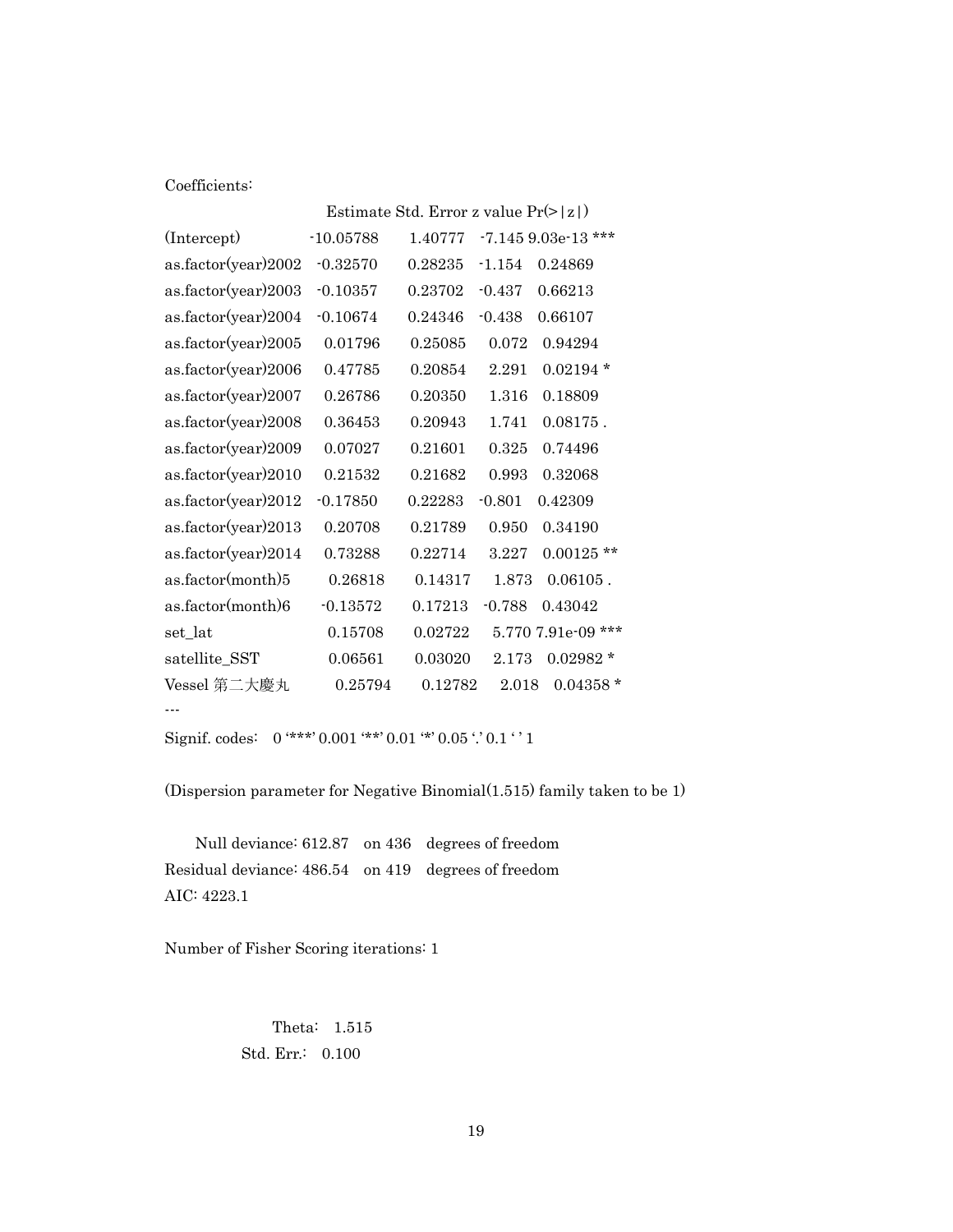

## Summary of GLM with negative binomial error (shortfin mako shark)

Appndiex Fig. 2 Diagnostics of the GLM analysis for CPUE standardization of shortfin mako during 2000 to 2013.

 $glm.nb (formula = make ~ as.factor(year) + as.factor(month) +$ set\_lat + satellite\_SST + Vessel + offset(log(hooks)), data = data,

link = "log", init.theta = 0.5027038475)

Deviance Residuals: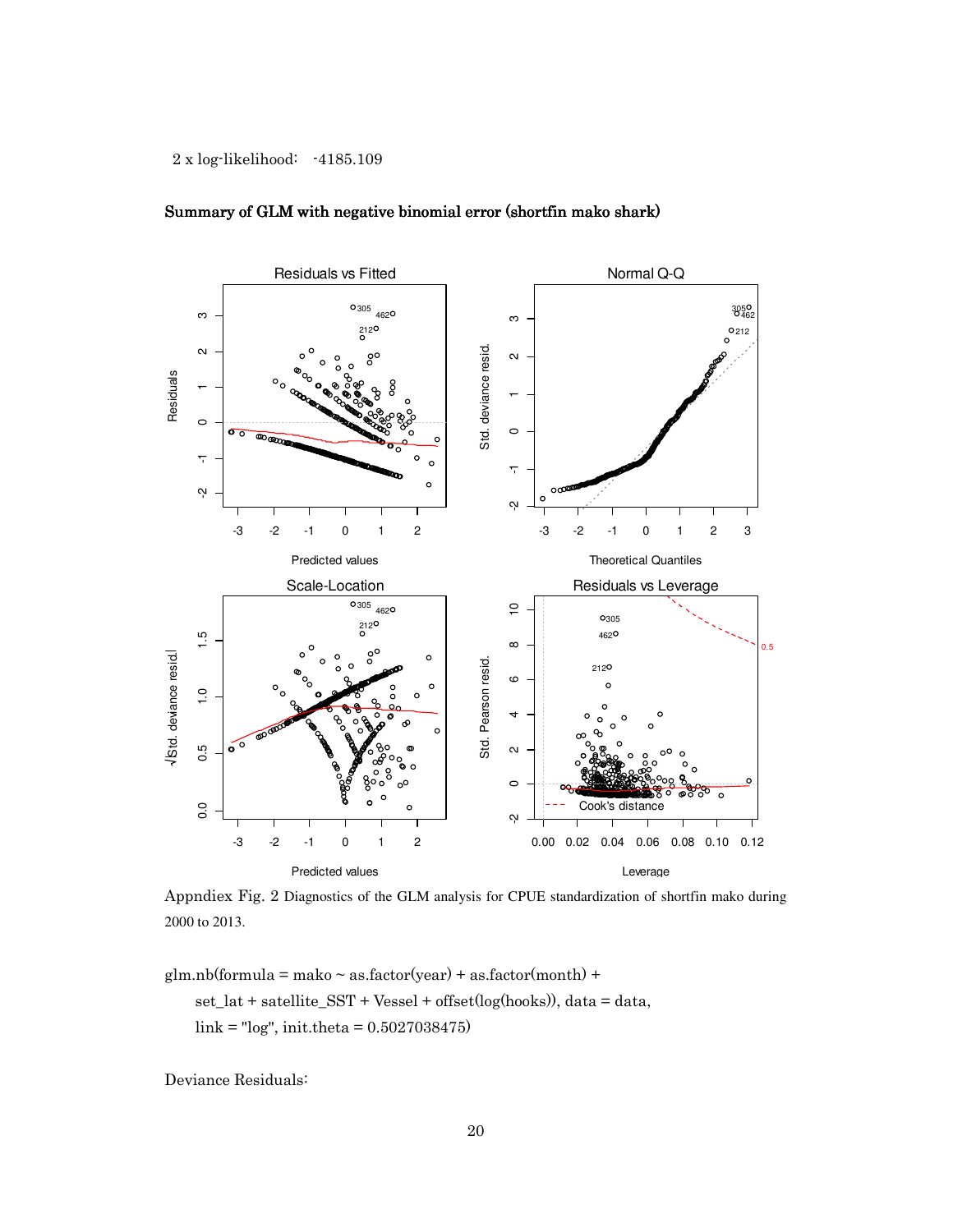| Min | 10 Median |                                                 | 30 | Max |
|-----|-----------|-------------------------------------------------|----|-----|
|     |           | $-1.7584$ $-1.0043$ $-0.6969$ $0.1636$ $3.2487$ |    |     |

Coefficients:

Estimate Std. Error z value Pr(>|z|)

| (Intercept)         | $-27.36520$ | 3.17202 | $-8.627$ | $< 2e-16$ ***         |
|---------------------|-------------|---------|----------|-----------------------|
| as.factor(year)2002 | 0.82213     | 0.62170 | 1.322    | 0.18604               |
| as.factor(year)2003 | 1.02192     | 0.54609 | 1.871    | $0.06130$ .           |
| as.factor(year)2004 | 0.96743     | 0.54707 | 1.768    | $0.07700$ .           |
| as.factor(year)2005 | 0.18330     | 0.61874 | 0.296    | 0.76704               |
| as.factor(year)2006 | 0.95524     | 0.52030 | 1.836    | $0.06637$ .           |
| as.factor(year)2007 | 0.81757     | 0.49385 | 1.656    | $0.09782$ .           |
| as.factor(year)2008 | 1.21728     | 0.49879 | 2.440    | $0.01467*$            |
| as.factor(year)2009 | 1.60682     | 0.51121 | 3.143    | $0.00167$ **          |
| as.factor(year)2010 | 1.54873     | 0.51483 | 3.008    | $0.00263$ **          |
| as.factor(year)2012 | 0.91873     | 0.54795 | 1.677    | $0.09361$ .           |
| as.factor(year)2013 | 1.30822     | 0.51356 | 2.547    | $0.01085*$            |
| as.factor(year)2014 | 2.42257     | 0.51138 |          | 4.737 2.17e-06 ***    |
| as.factor(month)5   | $-0.06990$  | 0.31595 | $-0.221$ | 0.82492               |
| as.factor(month)6   | $-0.96013$  | 0.37553 | $-2.557$ | $0.01057*$            |
| set_lat             | 0.33512     | 0.05974 |          | 5.610 2.03e-08 ***    |
| satellite_SST       | 0.42249     | 0.06695 |          | ***<br>6.310 2.79e-10 |
| Vessel 第二大慶丸        | 0.38898     | 0.27718 | 1.403    | 0.16051               |
| $- - -$             |             |         |          |                       |

Signif. codes:  $0$  '\*\*\*' 0.001 '\*\*' 0.01 '\*' 0.05 '.' 0.1 ' '1

(Dispersion parameter for Negative Binomial(0.5027) family taken to be 1)

 Null deviance: 471.37 on 436 degrees of freedom Residual deviance: 371.24 on 419 degrees of freedom AIC: 1270.2

Number of Fisher Scoring iterations: 1

Theta: 0.5027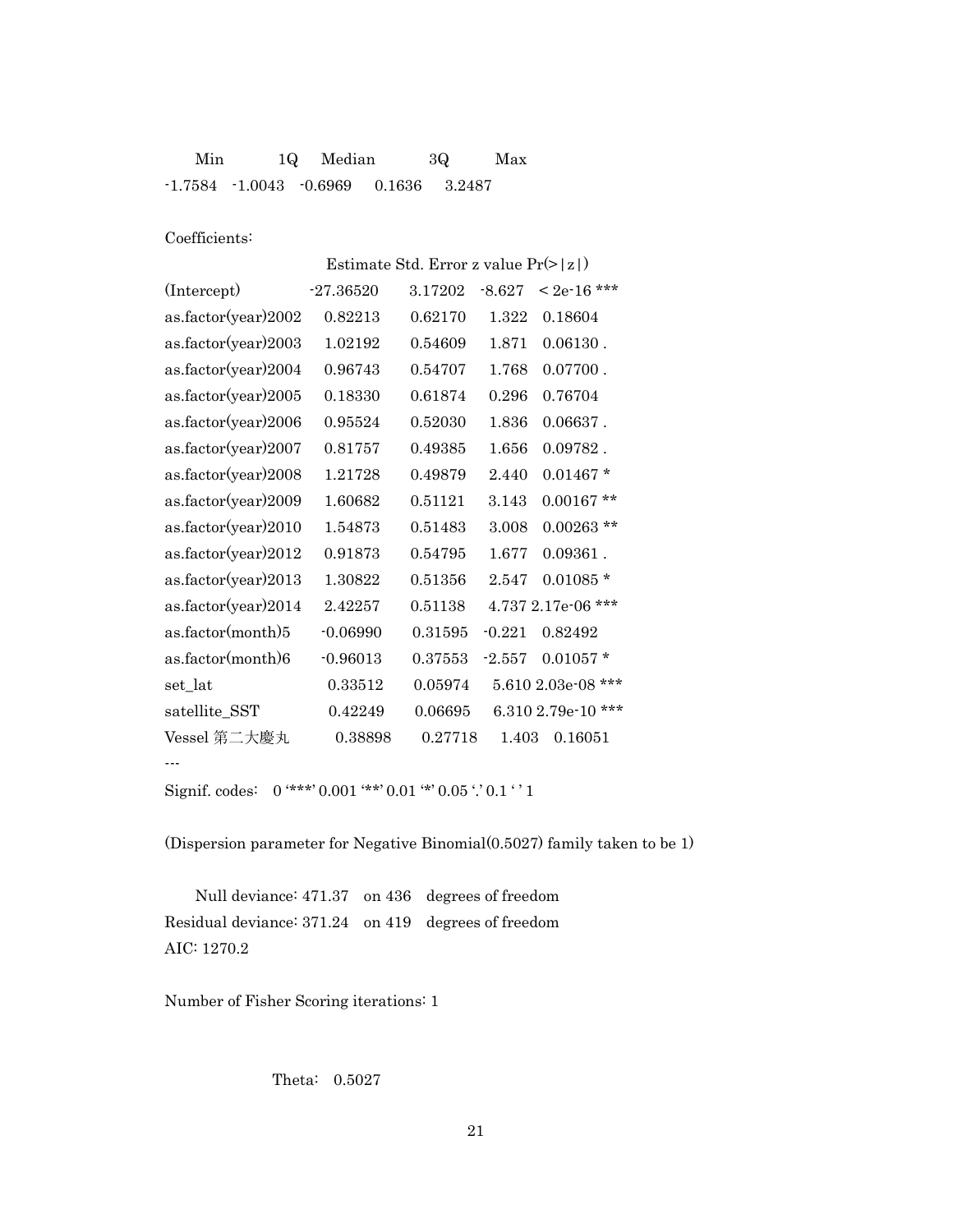

2 x log-likelihood: -1232.2130



With interaction (lat\*sst) of shortfin mako

 $glm.nb (formula = make ~ as.factor (year) + as.factor (month) +$  set\_lat \* satellite\_SST + Vessel + offset(log(hooks)), data = data, link = "log", init.theta = 0.5799958974)

Deviance Residuals:

 Min 1Q Median 3Q Max -1.6870 -0.9884 -0.6481 0.1541 3.7846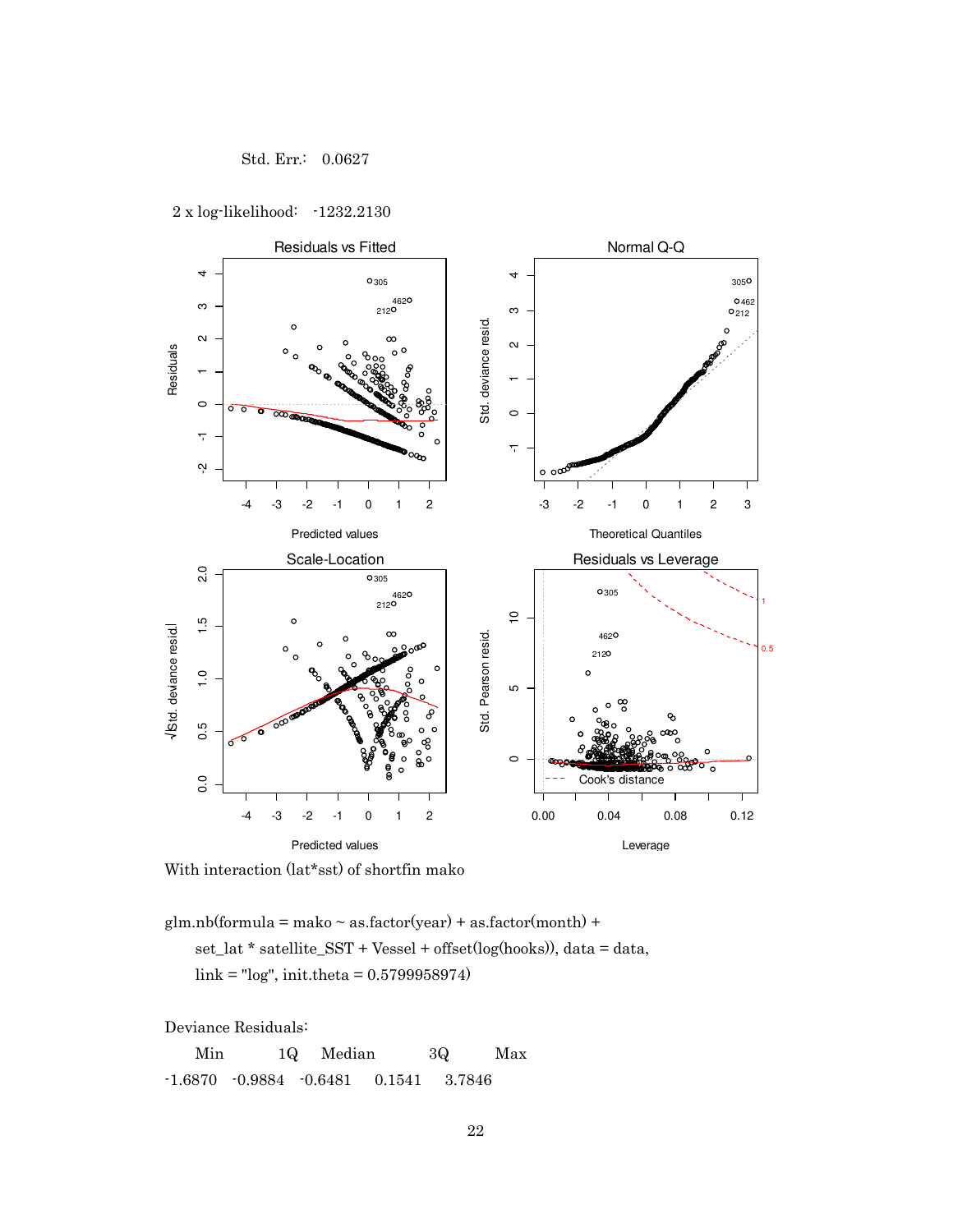## Coefficients:

|                       | Estimate Std. Error z value $Pr(>  z )$ |          |                         |  |  |
|-----------------------|-----------------------------------------|----------|-------------------------|--|--|
| (Intercept)           | 32.20885                                | 13.63345 | $2.362$ 0.018153 $*$    |  |  |
| as.factor(year)2002   | 0.80214                                 | 0.59898  | 1.339 0.180518          |  |  |
| as.factor(year)2003   | 0.90761                                 | 0.52962  | 1.714 0.086587.         |  |  |
| as.factor(year)2004   | 0.91250                                 | 0.52978  | 1.722 0.084991.         |  |  |
| as.factor(year)2005   | 0.38393                                 | 0.60525  | 0.634 0.525862          |  |  |
| as.factor(year)2006   | 1.24820                                 | 0.51636  | 2.417 0.015636 *        |  |  |
| as.factor(year)2007   | 0.98014                                 | 0.47900  | 2.046 0.040736 *        |  |  |
| as.factor(year)2008   | 1.54347                                 | 0.48852  | 3.159 0.001580 **       |  |  |
| as.factor(year)2009   | 1.97099                                 | 0.51305  | 3.842 0.000122 ***      |  |  |
| as.factor(year)2010   | 2.07283                                 | 0.50366  | 4.116 3.86e-05 ***      |  |  |
| as.factor(year)2012   | 1.16064                                 | 0.55086  | 2.107 0.035120 *        |  |  |
| as.factor(year)2013   | 2.05104                                 | 0.52428  | $3.912$ 9.15e-05 ***    |  |  |
| as.factor(year)2014   | 2.54337                                 | 0.49714  | ***<br>5.116 3.12e-07   |  |  |
| as.factor(month)5     | $-0.03620$                              | 0.30926  | $-0.1170.906831$        |  |  |
| as.factor(month)6     | $-0.72287$                              | 0.36658  | $-1.972$ 0.048616 *     |  |  |
| set_lat               | $-1.35770$                              | 0.38222  | $-3.552$ 0.000382 ***   |  |  |
| satellite_SST         | $-2.49889$                              | 0.66475  | ***<br>$-3.7590.000170$ |  |  |
| Vessel 第二大慶丸          | 0.44290                                 | 0.26745  | 1.656 0.097721.         |  |  |
| set_lat:satellite_SST | 0.08295                                 | 0.01883  | 4.405 1.06e-05 ***      |  |  |
|                       |                                         |          |                         |  |  |
|                       |                                         |          |                         |  |  |

Signif. codes:  $\,$  0 '\*\*\*' 0.001 '\*\*' 0.01 '\*' 0.05 '.' 0.1 ' '  $1$ 

(Dispersion parameter for Negative Binomial(0.58) family taken to be 1)

 Null deviance: 510.01 on 436 degrees of freedom Residual deviance: 372.87 on 418 degrees of freedom AIC: 1246.9

Number of Fisher Scoring iterations: 1

 Theta: 0.5800 Std. Err.: 0.0752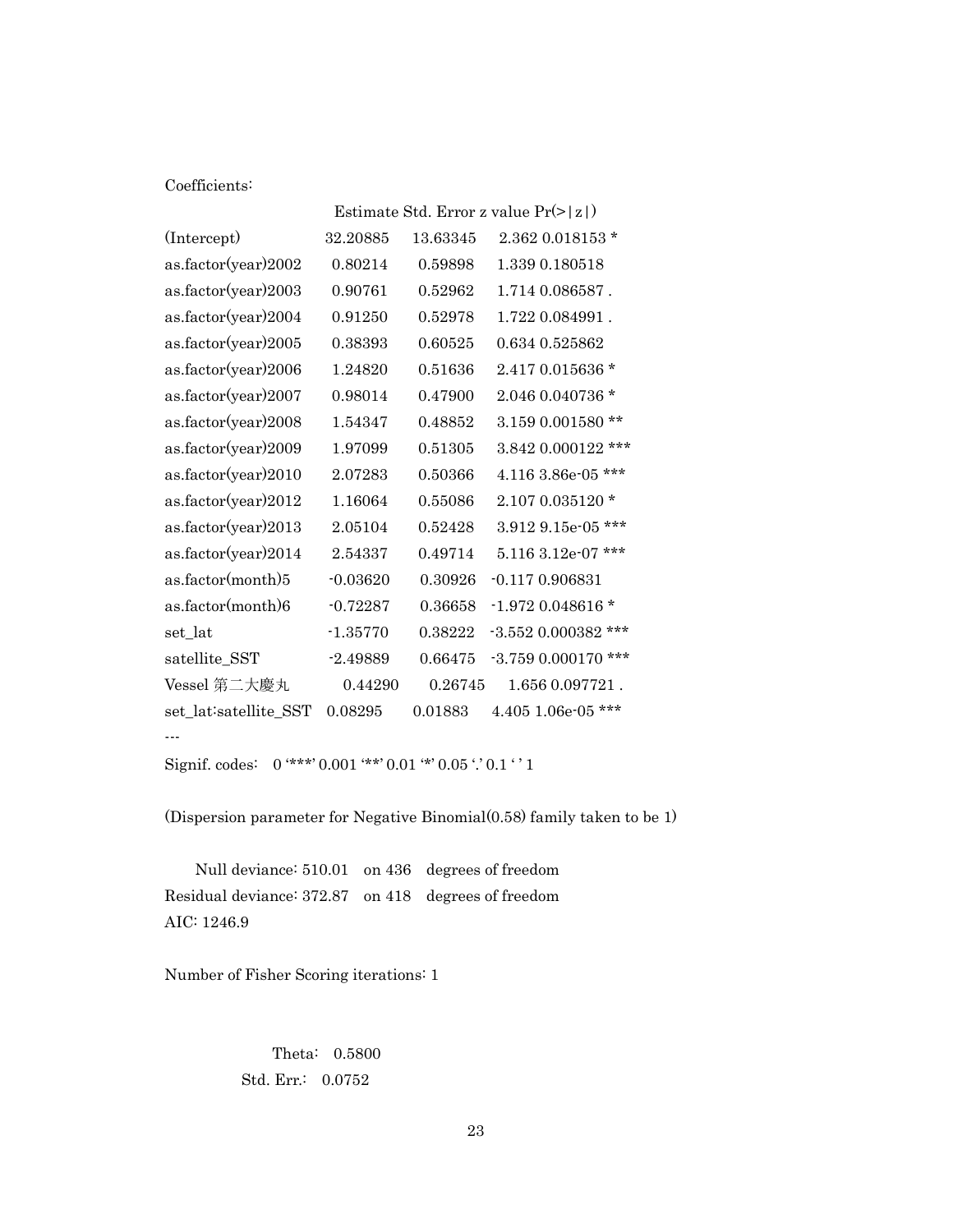

Summary of delta-lognormal GLM (shortfin mako shark)

Call:

 $glm(formula = packeth \sim factor(year) + satellite\_SST, family = binomial,$ 

 $data = data)$ 

Deviance Residuals:

 Min 1Q Median 3Q Max -1.6391 -1.0332 -0.6021 1.1000 1.9306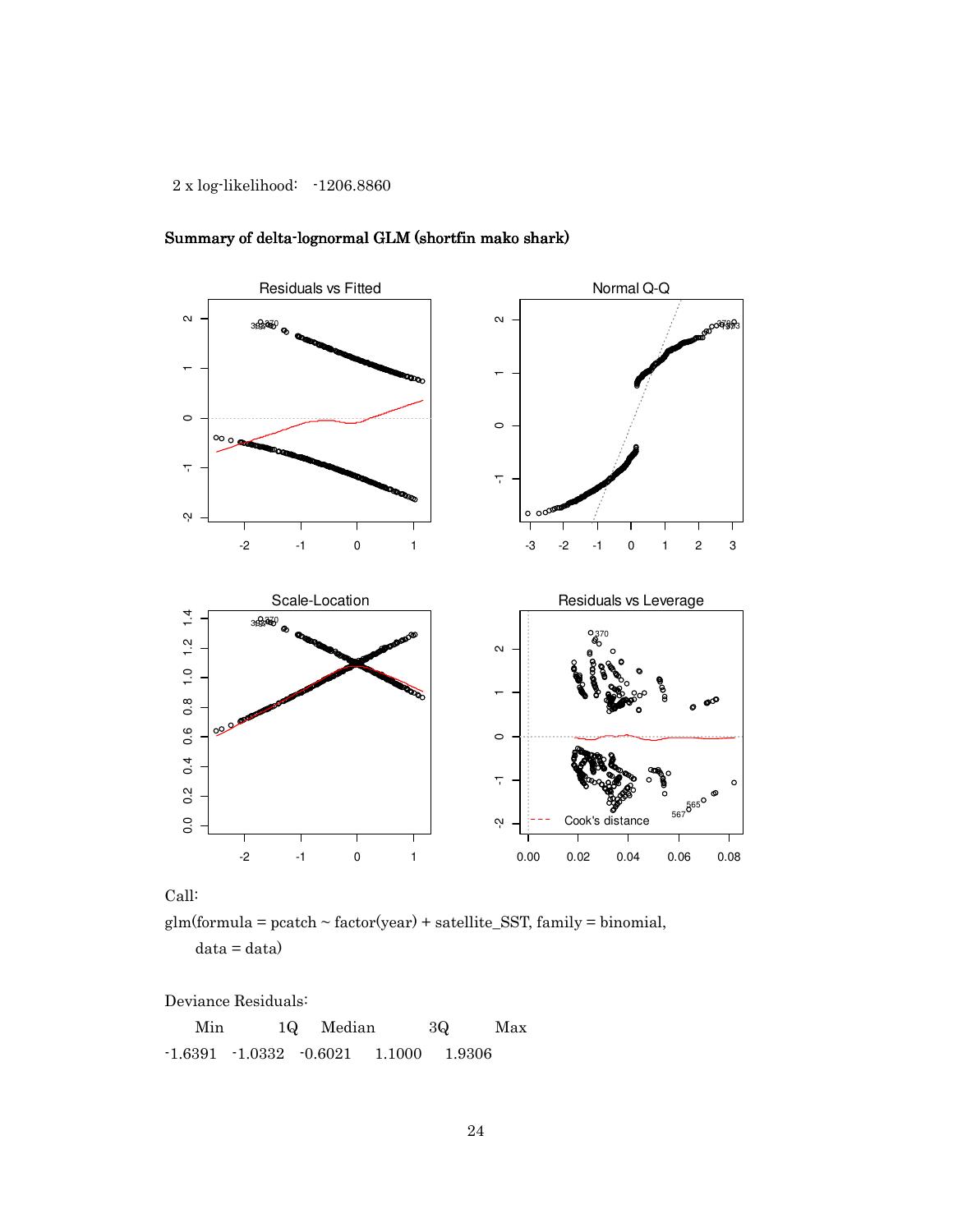Coefficients:

|                              |            | Estimate Std. Error z value $Pr(>  z )$ |          |                         |
|------------------------------|------------|-----------------------------------------|----------|-------------------------|
| (Intercept)                  | $-4.33714$ | 0.89406                                 |          | $-4.851$ 1.23e-06 ***   |
| factor(year)2002             | 1.24417    | 0.68693                                 | 1.811    | $0.0701$ .              |
| factor(year)2003             | 1.34214    | 0.56532                                 | 2.374    | $0.0176*$               |
| factor(year)2004             | 0.98784    | 0.57537                                 | 1.717    | $0.0860$ .              |
| factor(year)2005             | 0.24857    | 0.61316                                 | 0.405    | 0.6852                  |
| $factor(year)2006 - 0.04475$ |            | 0.49207                                 | $-0.091$ | 0.9275                  |
| factor(year)2007             | 0.37467    | 0.49104                                 | 0.763    | 0.4455                  |
| factor(year)2008             | 0.64395    | 0.51984                                 | 1.239    | 0.2154                  |
| factor(year)2009             | 0.69440    | 0.53449                                 | 1.299    | 0.1939                  |
| factor(year)2010             | 0.31546    | 0.53684                                 | 0.588    | 0.5568                  |
| $factor(year)2012 - 0.23071$ |            | 0.59595                                 | $-0.387$ | 0.6987                  |
| factor(year)2013             | 0.60779    | 0.54376                                 | 1.118    | 0.2637                  |
| factor(year)2014             | 1.42530    | 0.55658                                 | 2.561    | $0.0104*$               |
| satellite SST                | 0.18185    | 0.03920                                 |          | $***$<br>4.639 3.50e-06 |
|                              |            |                                         |          |                         |

```
Signif. codes: 0 '***' 0.001 '**' 0.01 '*' 0.05 '.' 0.1 ' ' 1
```
(Dispersion parameter for binomial family taken to be 1)

 Null deviance: 597.82 on 436 degrees of freedom Residual deviance: 545.25 on 423 degrees of freedom AIC: 573.25

Number of Fisher Scoring iterations: 4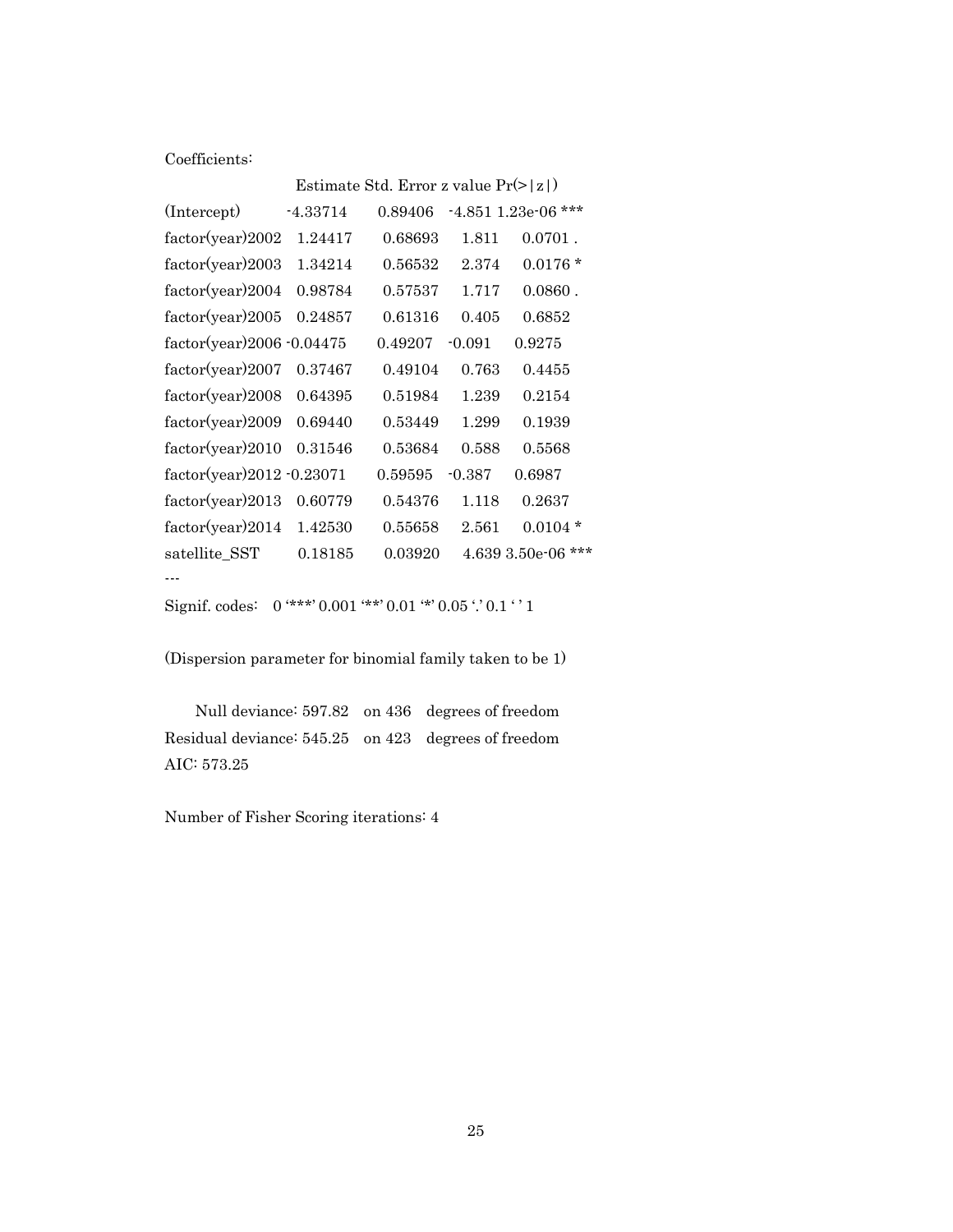

Call:

glm(formula = lcpue  $\sim$  as.factor(year) + as.factor(month) + set\_lat + satellite\_SST, family = gaussian, data = data[data\$mako > 0, ])

Deviance Residuals:

| Min | 1Q | Median                                             | 3Q | Max |
|-----|----|----------------------------------------------------|----|-----|
|     |    | $-1.75170 - 0.50313 - 0.06655 - 0.44043 - 2.79670$ |    |     |

Coefficients:

|             |          | Estimate Std. Error t value $Pr(>  t )$ |
|-------------|----------|-----------------------------------------|
| (Intercept) | -7.44049 | $2.00770 - 3.706 0.000284$ ***          |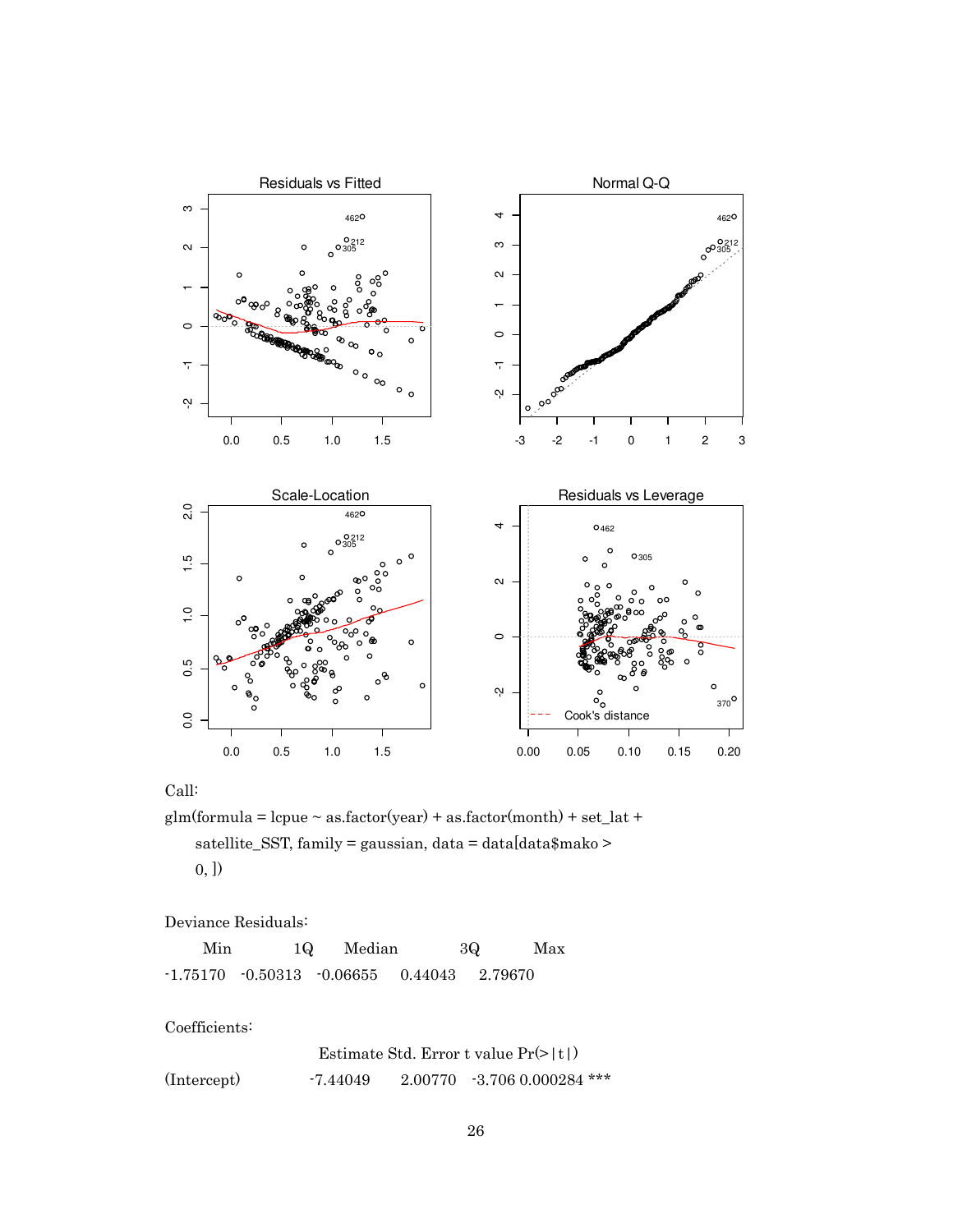| as.factor(year)2002 | 0.28632    | 0.34725 | 0.825 0.410773          |
|---------------------|------------|---------|-------------------------|
| as.factor(year)2003 | 0.23947    | 0.30555 | 0.784 0.434268          |
| as.factor(year)2004 | 0.45825    | 0.30766 | 1.489 0.138193          |
| as.factor(year)2005 | 0.10890    | 0.34629 | 0.314 0.753543          |
| as.factor(year)2006 | 0.53195    | 0.31106 | 1.710 0.089047.         |
| as.factor(year)2007 | 0.56520    | 0.28680 | 1.971 0.050365.         |
| as.factor(year)2008 | 0.52852    | 0.30525 | 1.731 0.085167.         |
| as.factor(year)2009 | 0.99358    | 0.30393 | 3.269 0.001303 **       |
| as.factor(year)2010 | 0.73031    | 0.32624 | $2.2390.026469*$        |
| as.factor(year)2012 | 1.07982    | 0.37200 | $2.9030004184$ **       |
| as.factor(year)2013 | 0.76403    | 0.31923 | $2.3930.017771*$        |
| as.factor(year)2014 | 1.07349    | 0.30930 | 3.471 0.000656 ***      |
| as.factor(month)5   | $-0.19685$ | 0.22831 | $-0.862$ $0.389770$     |
| as.factor(month)6   | $-0.66058$ | 0.24664 | $-2.6780.008117**$      |
| set_lat             | 0.16414    | 0.03816 | ***<br>$4.3012.85e-05$  |
| satellite_SST       | 0.12425    | 0.04331 | $***$<br>2.868 0.004641 |
|                     |            |         |                         |
|                     |            |         |                         |

```
Signif. codes: 0 '***' 0.001 '**' 0.01 '*' 0.05 '.' 0.1 ' ' 1
```
(Dispersion parameter for gaussian family taken to be 0.5432025)

 Null deviance: 124.885 on 188 degrees of freedom Residual deviance: 93.431 on 172 degrees of freedom AIC: 439.2

Number of Fisher Scoring iterations: 2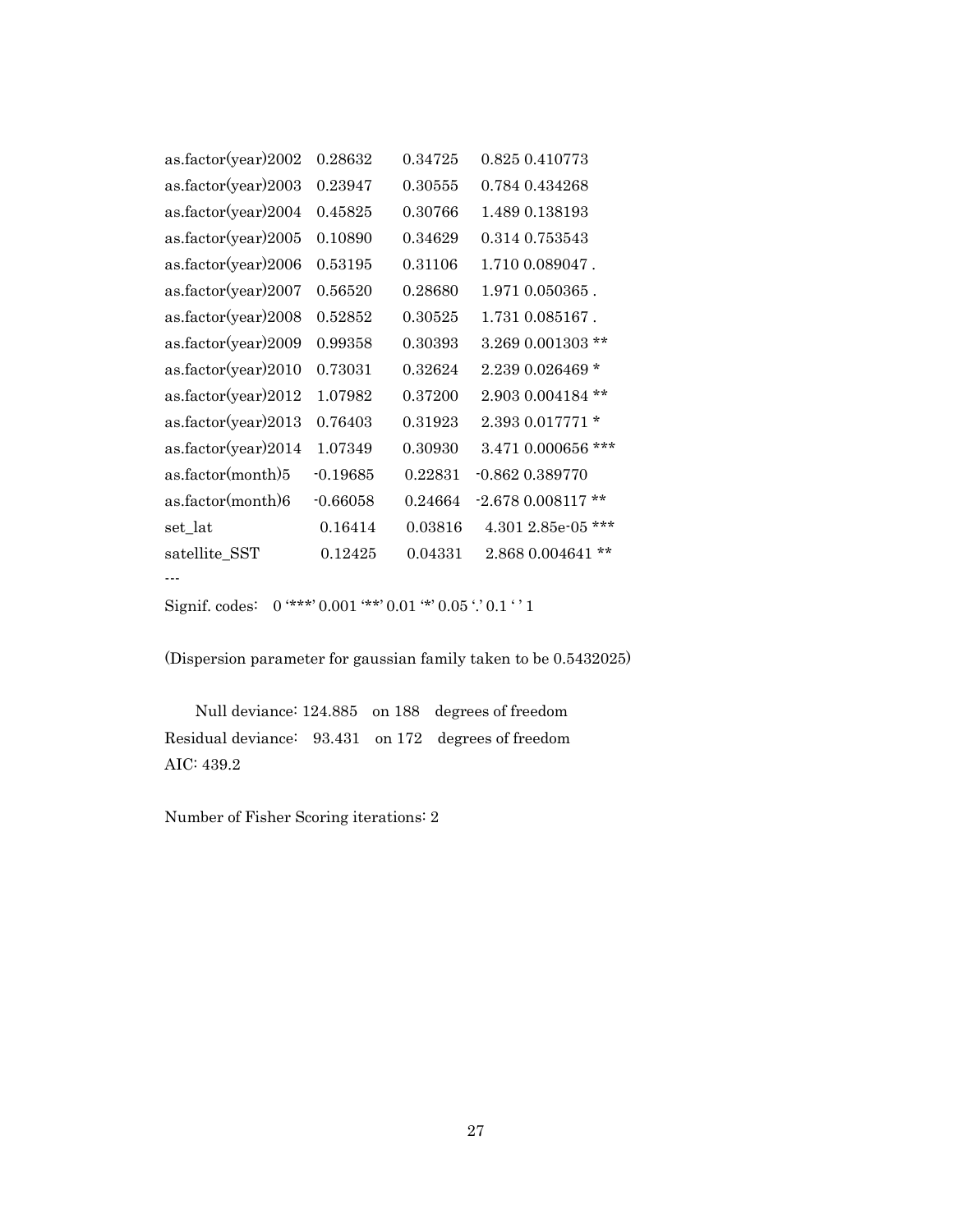

Appendix figure Comparison of standardized CPUE of blue shark with difference of explanatory variables



Appendix figure Comparison of standardized CPUE of shortfin mako with difference of explanatory variables